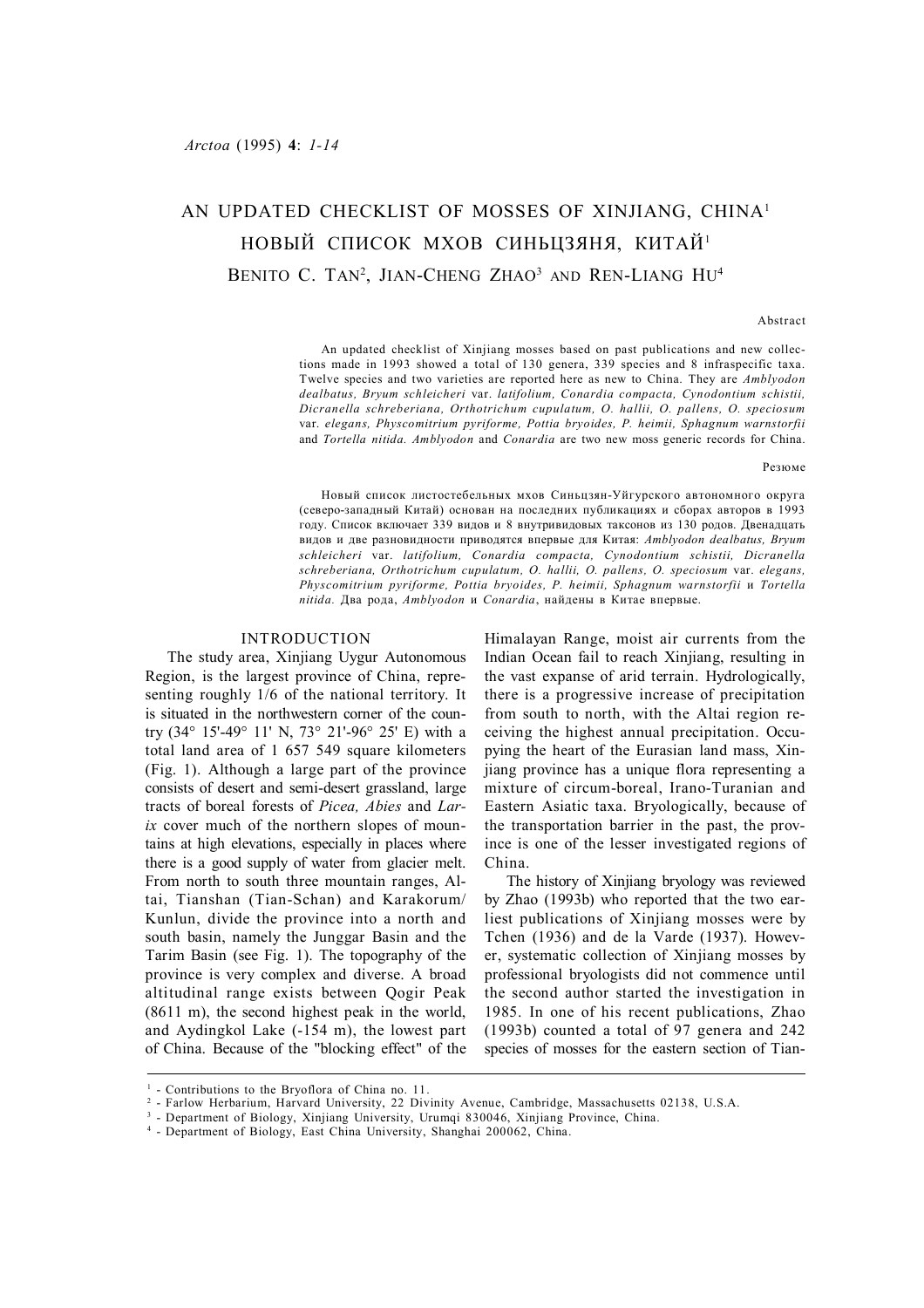

Map 1. Boundary of Xinjiang Province, China, showing the collection localities (solid dots) in abbreviation and other geographical information. See text for the full collection locality information.

shan. He also calculated that 58.63% of these taxa belong to Holarctic elements, 9.24% are taxa of the temperate Asiatian range, and about 8.84% are Eurasian taxa.

Supported by the National Geographic Society, we undertook in July-August of 1993 a one month bryological expedition to 15 localities in Tianshan and Altai (see Map 1) and collected a total of 1,000 numbers. It is on this basis that we report here 57 species (marked with a \*) and 21 genera (marked with \*\*) as new to the Xinjiang moss flora. Of these, 12 species and two varieties are new records for China (marked with \*\*\*). They are *Amblyodon dealbatus, Bryum schleicheri var. latifolium, Conardia compacta, Cynodontium schistii, Dicranella schreberiana, Orthotrichum cupulatum, O. hallii, O. pallens, O. speciosum* var. *elegans, Physcomitrium pyri-* *forme, Pottia bryoides, P. heimii, Sphagnum warnstorfii* and *Tortella nitida*. *Amblyodon* and *Conardia* are two new generic records for China. Since little is known about the moss flora of this remote part of the world, we decided to publish our preliminary determinations and include in the list other taxa of Xinjiang mosses reported in publications. The final tally is 130 genera, 339 species and 8 infraspecific taxa.

In the list of Xinjiang mosses presented below, all names of accepted taxa are arranged alphabetically. Nomenclatures and authority names follow Ignatov & Afonina (1992). Synonyms are listed inside a  $\lceil \cdot \rceil$  after the accepted binomial. Our 1993 collections are followed by a locality information. However, names of reported species not collected by us are indicated by the source literature. Where appropriate, the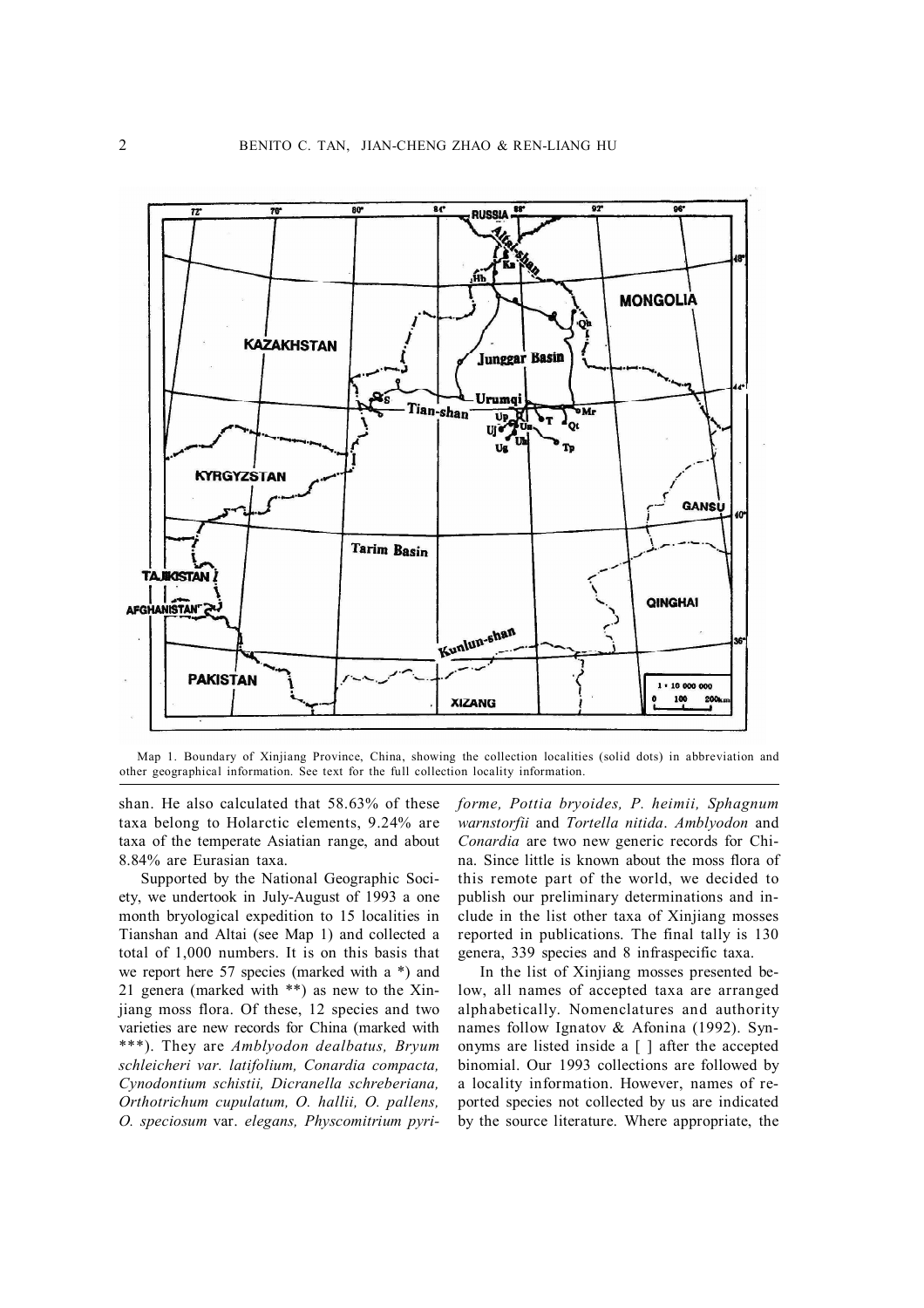species range in China is discussed. New records of Xinjiang and Chinese mosses are reported with the locality information and collector/collection number(s). Lastly, correction of past erroneous reports is included in the section of excluded and doubtful taxa. As is, a complete set of voucher specimens are deposited at the herbarium of Xinjiang University, with a second and a third, incomplete set kept at FH and HSNU respectively.

Based on this updated checklist, the following generalizations can be stated to characterize the Xinjiang moss flora:

1) It is predominantly a boreal and arcticalpine flora;

2) Pottiaceae, Grimmiaceae, Encalyptaceae and Orthotrichaceae are richly represented at low elevations;

3) High species diversity occurs in semi-open, mesic to hydric, forested habitat at mid-montane elevations;

4) Although the province has limited limestone and other calcareous formations, small patches of calciphilous taxa are frequently encounted;

5) The flora has few Sino-Japanese and Sino-Himalayan taxa;

6) No endemic taxa, although the adjacent Russian Altai region has a few endemics that may eventually be found in this province;

7) No tropical or subtropical taxa;

8) Polytrichaceae, Sphagnaceae and Andreaeaceae, for reasons not yet understood, are poorly represented. To date, *Andreaea* still has no Xinjiang record although its presence in the surrounding countries and provinces is well documented.

## 1993 COLLECTION LOCALITIES

The abbreviation of the collection localitites (see Fig. 1) are as follows:

Br — Burqin Co., roadside alkaline pond 60 km east of Burqin town proper, elev. ca. 500 m;

Fy — Fuyun Co., Fuyun Copper Mine site, elev. ca. 500 m;

H — Huocheng Co., Xin'ertai road section, vicinity of Guo-zi-gou (Fruit Valley), elev. 1140- 1500 m;

Hb — Habahe Co., 40 km north of Habahe town, roadside rocky slopes near Baihapa army station, elev. 1200-1600 m;

K — Kanash (Hanash) Lake Nature Reserve in Altai Range, elev. 1300-1350 m;

Qh — Qinghe Co., Qinghe Forest Preserve, elev. 1300-1700 m;

Qt — Qitai Co., Pan-jie-gou (Half Valley) Hei-lau-pa (plain), elev. 2000-2130 m;

S — Salimu (Sayram) Lake vicinity, elev. 1900-2100 m;

T — Tian-chi (Heavenly Lake), lakeshore *Picea* forests, elev. 1940-2000 m;

Tp — Turfan Co., Grape Valley village;

Ug — No. 1 Glacier in Tienshan range, elev. 3600-3900 m;

Uh  $-10$  km south of Huoxia town in Nanshan, Tianshan range, elev. 2300-2500 m;

Uj — Ju-hua-tai (Chrysanthemum Plateau) in Nanshan, Tianshan range, 70 km SW of Uqumqi City, elev. 2310-2400 m;

Un — Nan-tai-zi picnic ground in Nanshan, Tianshan range, 52 km S of Urumqi City, elev. ca. 1700 m;

Up — Bai-yang-gou (Poplar Valley) in Nanshan, Tianshan range, 55 km SW of Urumqi City, elev. ca. 1900 m.

# AN UPDATED LIST OF XINJIANG MOSSES

ABIETINELLA ABIETINA (Hedw.) Fleisch. – Hb, K, Qt, S, T, Up.

A. HISTRICOSA (Mitt.) Broth. [Zhao 1993a]

\*\*ALOINA RIGIDA (Hedw.) Limpr. – Hb, Ug, Un, Tan 93-897, 93-972, 93-1013, new generic and species records. This seems like a common xeric moss in China, colonizing bare, sandy and silty grounds. Its thick leaf with broadly involute margins covering numerous photosynthetic filaments on the adaxial surface of the costa is peculiar. Outside China, *A. rigida* has a nearly cosmopolitan range.

\*\*\*AMBLYODON DEALBATUS (Hedw.) Bruch et Schimp. in B.S.G. – S, Qt, Uj, Tan 93-867, 93-949, 93-1020. Both the genus and the species are new to China. The curved, asymmetrical capsule with a neck, typically of the family Meesiaceae, plus the lax, thinwalled, leaf cells, identify the genus. Xinjiang is well within the reported range of this species across the Northern Hemisphere.

AMBLYSTEGIUM SERPENS (Hedw.) Schimp. in B.S.G. – H, Hb, K, Qt, S, T.

\*\*AMPHIDIUM LAPPONICUM (Hedw.) Schimp. – Ug, Tan 93-964, new generic and species records. A widespread Holarctic taxon, this species is also known from Heilongjiang and Shaanxi Provinces.

ANOECTANGIUM THOMSONII Mitt. [Zhao 1993a] ANOMOBRYUM FILIFORME (Griff.) Jaeg. [Anonymous 1978; Chen 1963]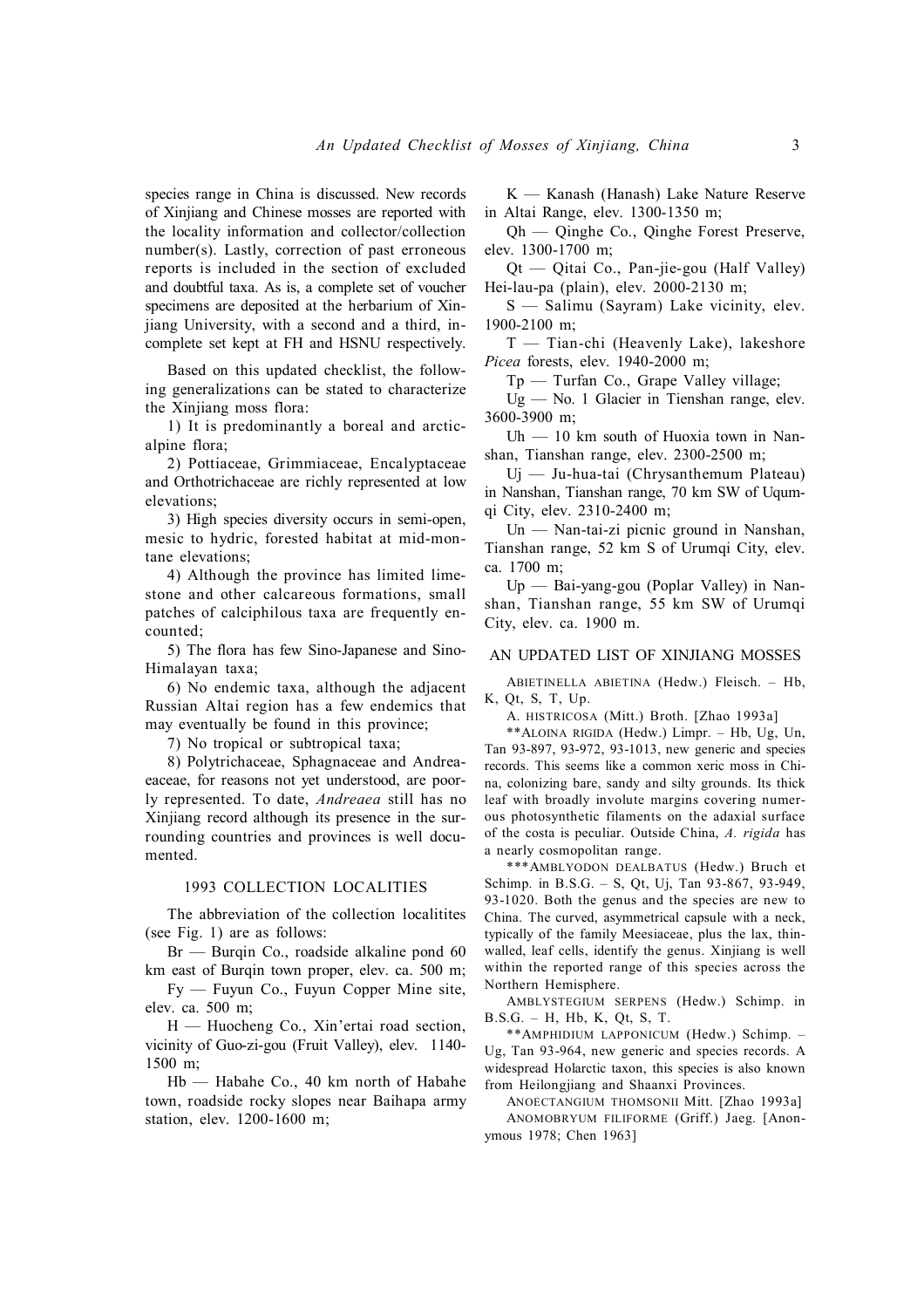A. FILIFORME var. CONCINNATUM (Spruce) Loeske [Zhang 1978]

ANOMODON MINOR (Hedw.) Fuernr. [Gao 1977]

A. RUGELII (C. Muell.) Keissl. [Gao 1977] AULACOMNIUM ANDROGYNUM (Hedw.) Schwae-

 $gr. - Qh.$ 

A. PALUSTRE (Hedw.) Schwaegr. – K.

A. TURGIDUM (Wahlenb.) Schwaegr. [Anonymous 1978; Zhao et al. 1989]

BARBULA LONGICOSTATA Li [Zhao 1993b]

B. UNGUICULATA Hedw. [Zhao 1993a]

BARTRAMIA POMIFORMIS Hedw. – Uj.

B. ITHYPHYLLA Brid. [Zhao et al. 1989]

BRACHYTHECIUM ALBICANS (Hedw.) Schimp. in  $B.S.G. - S.$ 

B. BUCHANANII (Hook.) Jaeg. – S.

B. CAMPESTRE (C. Muell.) Schimp. in B.S.G. [Zhao 1993a]

B. COLLINUM (C. Muell.) Schimp. in B.S.G. [Chen 1978]

B. GAROVAGLIOIDES C. Muell. [Zhao 1993a]

B. GLAREOSUM (Spruce) Schimp. in B.S.G. [Zhao 1993b]

B. KUROISHICUM Besch. [Zhao 1993a]

B. PLUMOSUM (Hedw.) Schimp. in B.S.G. [Zhao 1993a]

B. PLUMOSUM var. MIMMAYAE Card. [Qian 1987] B. POPULEUM (Hedw.) Schimp. in B.S.G. [Anonymous 1978]

B. PROCUMBENS (Mitt.) Jaeg. [Zhao 1993b]

B. REFLEXUM (Starke) Schimp. in B.S.G. [Zhao 1993a]

B. RHYNCHOSTEGIELLOIDES Card. [Zhao 1993a]

B. RIVULARE Schimp. in B.S.G. [de la Varde 1937]

B. RUTABULUM (Hedw.) Schimp. in B.S.G. [Zhao 1993b]

B. SALEBROSUM (Web. et Mohr) Schimp. in B.S.G. – H.

B. STARKEI (Brid.) Schimp. in B.S.G. [Zhao 1993a]

B. VELUTINUM (Hedw.) Schimp. in B.S.G. [Zhao 1993b]

B. WICHURAE (Broth.) Par. [Qian 1987]

BRYHNIA NOVAE-ANGLIAE (Sull. et Lesq.) Grout [syn. *B. sublaevifolia* Broth. et Par. ex Card.] [Zhao 1993a]

BRYOERYTHROPHYLLUM INAEQUALIFOLIUM (Tayl.) Zander [syn. *Barbula tenii* Herz.] [Zhao 1993b]

B. RECURVIROSTRUM (Hedw.) Chen – Qh, Qt, S, T, Uj, Un, Up.

BRYUM ALPINUM Huds. ex With. [Zhao 1993a]

B. ANGUSTIRETE Kindb. in Macoun – Uh.

B. ARGENTEUM Hedw. – H, S.

B. ARCTICUM (R. Br.) Bruch et Schimp. in B.S.G. [Zhao 1993a]

B. ATROVIRENS Vill. ex Brid. [Anonymous 1985]

B. BICOLOR Dicks. [Anonymous 1985]

B. CAESPITICIUM Hedw. [Anonymous 1978; Zhao 1993a]

B. CALOPHYLLUM R. Br. [Anonymous 1978; Zhao 1993a]

B. CAPILLARE Hedw. – H, S.

B. CELLULARE Hook. in Schwaegr. – S.

B. CYCLOPHYLLUM (Schwaegr.) Bruch et Schimp.

in  $B.S.G. - K$ .

B. KNOWLTONII Barnes [Zhao 1993a]

B. LONCHOCAULON C. Muell. [syn. *B. cirrhatum* Hoppe et Hornsch. ex Hornsch.] [Zhao 1993a]

B. NEODAMENSE Itzigs. in C. Muell. [Zhao 1993a]

B. PALLENS (Brid.) Sw. in Roehl. – Ug, Up.

B. PALLESCENS Schleich. ex Schwaegr. – Qt.

B. PSEUDOTRIQUETRUM (Hedw.) Gaertn. et al. – Qt.

B. PURPURASCENS (R. Br.) Bruch et Schimp. in B.S.G. [Anonymous 1985]

B. RECURVULUM Mitt. [Zhao 1993a]

B. RUTILANS Brid. – Up.

B. SAUTERI Bruch et Schimp. in B.S.G. [Zhao 1993b]

\*\*\*B. SCHLEICHERI Schwaegr. var. LATIFOLIUM (Schwaegr.) Kindb. [syn. *B. tianshanicum* Zhao et al., in scheda]  $-$  Qh, QT, T. This is a subcosmopolitan moss in wet habitat, easily recognized by its stout, tumid, scarcely branched stems of watery green color. The leaves are large, broadly ovate, concave, broadly acute to obtuse and with a strong border. Although Nyholm (1954-1969) dismissed the species as a hybrid between *B. turbinatum* and *B. pseudotriquetrum*, we think that the species, especially var. *latifolium*, is very distinctive in the field.

B. TURBINATUM (Hedw.) Turn. [Anonymous 1978; de la Varde 1937]

B. TRUNCORUM (Brid.) Brid. [Zhao 1993a]

B. ULIGINOSUM (Brid.) Bruch et Schimp. in B.S.G. [syn. *B. cernuum* (Hedw.) Bruch et Schimp.

in B.S.G.] [Zhao 1993a] CALLIERGON GIGANTEUM (Schimp.) Kindb. – Qh, Qt. CAMPTHOTHECIUM AURICULATUM (Jaeg.) Broth.

[Zhao 1993a] C. LUTESCENS (Hedw.) Schimp. in B.S.G. [Zhao

1993a]

\*CAMPYLIUM HISPIDULUM (Brid.) Mitt. – Un, Tan 93-1009, new to the province.

\*C. POLYGAMUM (B.S.G.) C. Jens. [syn. *Campyliadelphus polygamus* (B.S.G.) Kanda] – S, Tan 93- 946, new to the province. This *Campylium* species has both uni- and bicostate leaves.

C. PROTENSUM (Brid.) Kindb. [Zhao 1993a]

C. STELLATUM (Hedw.) C. Jens. – Ug.

CAMPYLOPUS FLEXUOSUS (Hedw.) Brid. [Zhao et al. 1989]

C. FRAGILIS (Brid.) Bruch et Schimp. in B.S.G. [Zhao 1993a]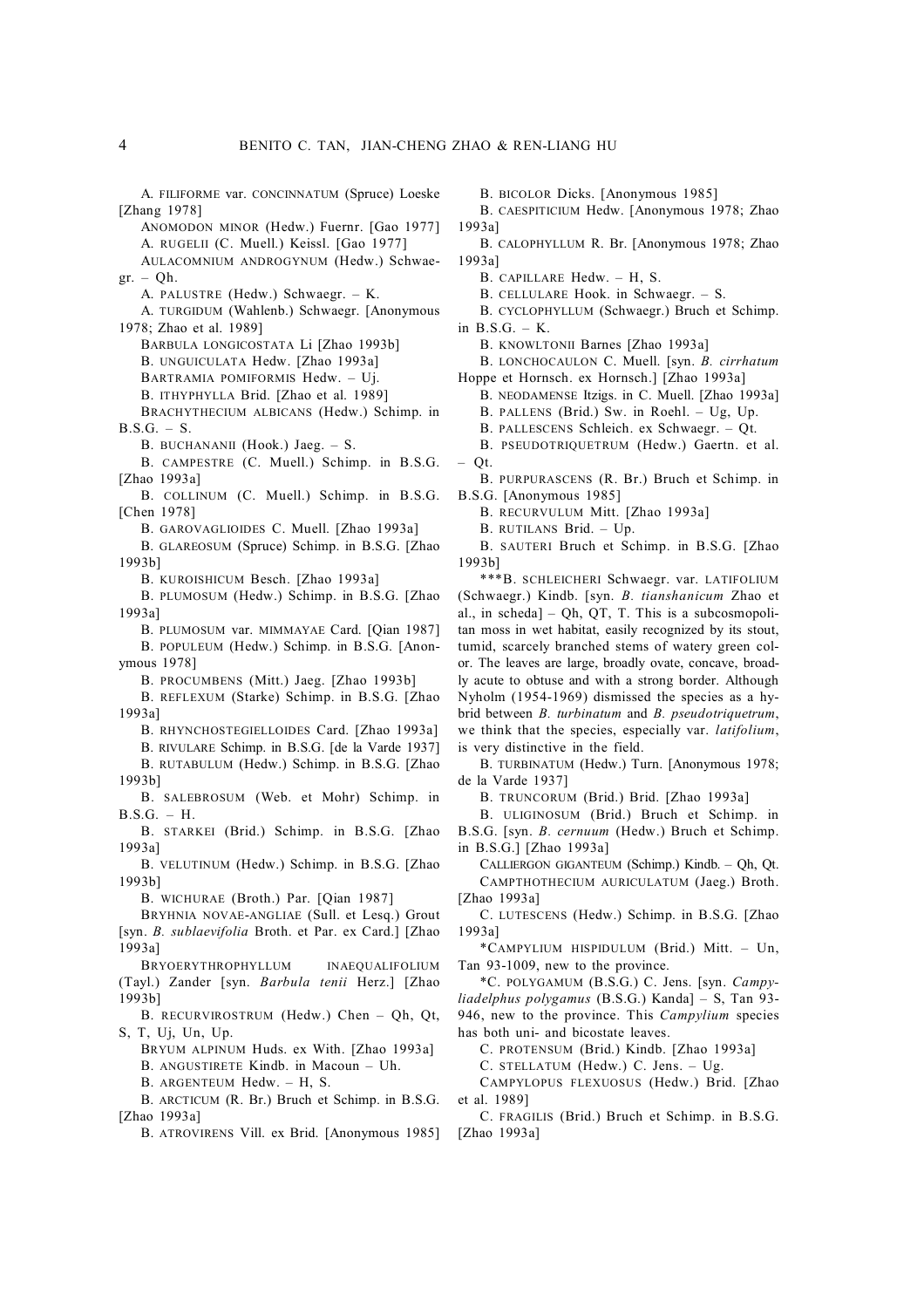C. SCHIMPERI Milde [syn. *C. subulatus* Schimp. in Rabenh. var. *schimperi* (Milde) Husn.] [Zhao et al. 1989]

CERATODON PURPUREUS (Hedw.) Brid. – K, H, Qh, S.

CHENIA LEPTOPHYLLA (C. Muell.) Zander [syn. *Pottia splachnobryoides* C. Muell.] [Zhao 1993b]

CINCLIDIUM ARCTICUM Bruch et Schimp. in B.S.G. [X.-J. Li & Zhang 1979]

C. STYGIUM Sw. in Schrad. [Gao 1977]

CIRRIPHYLLUM CIRROSUM (Schwaegr.) Grout – H, T, Uh, Up.

C. PILIFERUM (Hedw.) Grout [Zhao 1993]

CLIMACIUM DENDROIDES (Hedw.) Web. et Mohr – K, Qh, Qt, Uj.

C. JAPONICUM Lindb. [Zhao et al. 1989]

\*\*\*CONARDIA COMPACTA (C. Muell.) Robins. [syn. *Rhynchostegiella compacta* (C. Muell.) Loeske] – K, Tan 93-901, new to China. The discovery of this minute, mat-forming, Holarctic species strengthens the boreal affinity of the Xinjiang moss flora. Although the species is distinctive in having a strong, single costa and a serrulate basal leaf margin with recurved teeth, its generic placement for years has been in controversy. Here we accept a separate genus for this unique species. The Xinjiang plants bear abundance of gemmae on its leaf apices.

CRATONEURON FILICINUM (Hedw.) Spruce – Qt,  $Uj$ .

CROSSIDIUM CHLORONOTUS (Brid.) Limpr. [Zhao 1992]

CTENIDIUM MOLLUSCUM (Hedw.) Mitt. [Gao 1977]

\*\*\*CYNODONTIUM SCHISTII (Web. et Mohr) Lindb. [syn. *Cnestrum schistii* (Web. et Mohr) Hag.] – Hb, Tan 93-931, new to China. The genus is also a new record for the province. Among the dicranaceous genera, *Cynodontium* is distinctive in having papillose leaf cells, undifferentiated alar regions, and a markedly striate capsule when dry, with or without struma. Thus far, only two species of *Cynodontium* are reported from China (Redfearn 1993). Among its congeners, *C. schistii* is smallest in plant size. It is a boreo-montane species which grows usually in rock crevices.

\*\*CYRTOMNIUM HYMENOPHYLLOIDES (Hueb.) Nyh. ex T. Kop. [syn. *Mnium hymenophylloides* Hueb.] – Up, Tan 93-997, new generic and species records. A common subalpine moss in the northern hemisphere, this species is recognized by its entire, roundly ovate leaves arranged in two complanate ranks. Prior to our collection, *C. hymenophylloides* has only one Chinese record from Gansu Province dated 1930 (Koponen 1981). Our specimens were collected from a log with thick humic soil cover near a waterfall. Crum & Anderson (1981) has published a very good illustration for this species.

DESMATODON LATIFOLIUS (Hedw.) Brid. [Zhao 1993a]

\*D. LAURERI (Schultz) Bruch et Schimp. in B.S.G. – Ug, Tan 93-969. The differentiated leaf margins, papillose leaf cells and the narrowly ellipsoid capsules should identify this species easily from other congeners in the province.

D. RAUCOPAPILLOSUM Li [Zhao 1993a, b]

D. SYSTYLIUS Schimp. – Qt, Ug, Uj.

DICRANELLA HETEROMALLA (Hedw.) Schimp. [Anonymous 1985]

\*\*\*D. SCHREBERIANA (Hedw.) Hilp. ex Crum et Anderson – T, Tan 93-854. Although the collection here appears to be the first for China, this Holarctic species may have been reported in local florulas and provincial checklists under various names such as *D. palustris* sensu lato and *D. divaricata* (Mitt.) Jaeg.

\*D. VARIA (Hedw.) Schimp. – H, Zhao 93187.

DICRANODONTIUM DENUDATUM (Brid.) Britt. ex Williams – K.

DICRANOWEISIA CIRRATA (Hedw.) Lindb. in Milde [Anonymous 1985; Zhao 1993b]

D. CRISPULA (Hedw.) Lindb. – S.

DICRANUM DELAVAYI Besch. [de la Varde 1937] D. ELONGATUM Schleich. ex Schwaegr. [Anonymous 1978]

D. FRAGILIFOLIUM Lindb. – Qt.

D. GROENLANDICUM Brid. [Anonymous 1985]

D. MUEHLENBECKII Bruch et Schimp. in B.S.G. – K.

D. NIPPONENSE Besch. [Zhao et al. 1989]

D. SCOPARIUM Hedw. – K.

D. SPURIUM Hedw. [Anonymous 1978; Gao 1977]

D. UNDULATUM Schrad. ex Brid. [Gao 1977]

DIDYMODON ASPERIFOLIUS (Mitt.) Crum et al.

[syn. *Barbula asperifolia* Mitt.] [Zhao 1993a]

D. CONSTRICTUS (Mitt.) K. Saito [syn. *Barbula constricta* Mitt.] -H, Ug.

D. FALLAX (Hedw.) Zander [syn. *Barbula fallax* Hedw.] [Zhao 1993a]

D. GIGANTEUS (Funck) Jur. [syn. *Barbula gigantea* Funck] [Zhao 1993a]

D. ICMADOPHILUS (Schimp. ex C. Muell.) K. Saito [Zhao 1993b]

D. NIGRESCENS (Mitt.) K. Saito [syn. *Barbula nigrescens* Mitt.; *B. subrivicola* Chen] – H, S, Ug.

D. PEROBTUSUS Broth. [syn. *Barbula perobtusa* (Broth.) Chen] [Zhao 1993a]

D. RIGIDICAULIS (C. Muell.) Saito [syn. *Barbula reflexa* (Brid.) Brid.] – Uh.

D. RIGIDULUS Hedw. [syn. *Barbula rigidula*  $(Hedw.)$  Mild.] – H.

D. RIGIDULUS var. DITRICHOIDES (Broth.) Zander [syn. *Barbula ditrichoides* Broth.] – H.

D. RIVICOLA (Broth.) Zander in T. Kop. et al. [syn. *Barbula rivicola* Broth.] [Zhao 1993a]

D. RUFIDULUS (C. Muell.) Broth. [syn. *Barbula*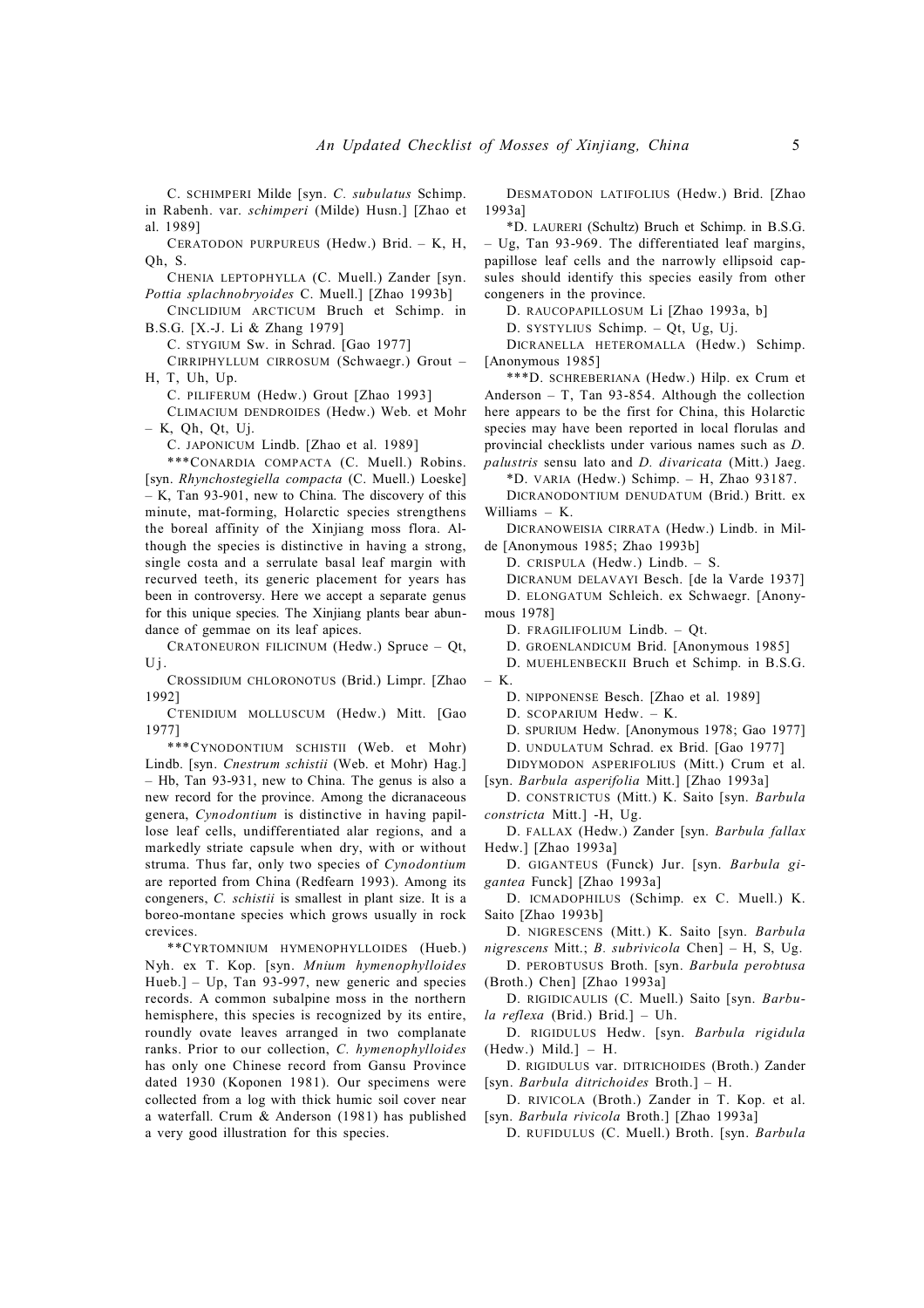D. TOPHACEUS (Brid.) Lisa [syn. *Barbula tophacea* (Brid.) Mitt.] – H.

D. VINEALIS (Brid.) Zander [syn. *Barbula subcontorta* Broth.; *B. vinealis* Brid.] [Zhao 1993a]

DISTICHIUM CAPILLACEUM (Hedw.) Bruch et Schimp. in B.S.G. – H, Qt, S, Uh, Ug.

D. HAGENII Ryan ex Philib. – Ug.

D. INCLINATUM (Hedw.) Bruch et Schimp. in  $B.S.G. - S.$ 

DITRICHUM CRISPATISSIMUM (C. Muell.) Par. [syn. *D. flexicaule* sensu Chinese authors] [de la Varde 1937; Tchen 1936]

D. DIFFICILE (Duby) Fleisch. – S.

DREPANOCLADUS ADUNCUS (Hedw.) Warnst. –  $Q_t$ .

D. SENDTNERI (Schimp. ex C. Muell.) Warnst. [Anonymous 1978]

\*\*DRUMMONDIA THOMSONII Mitt. – T, Tan 93- 853, new generic and species records. In Orthotrichaceae, *Drummondia* and *Zygodon* have similar cucullate calyptrae. The two genera also possess rather similar leaf outline and areolation, but the leaf cells of *Drummondia* are smooth and that of *Zygodon* are papillose. At present, *Zygodon* has not been found in Xinjiang. Its occurrence in the province can be expected. According to Vitt (1972), *D. thomsonii* differs from *D. turkestanica* Broth. ex C. Muell. in having a less gradually slender leaf apex. The Xinjiang specimen, which was collected from the trunk of a *Populus*, has leaf apices of both types. It is likely that these two geographically juxtaposit species may prove conspecific when the variations of their leaf morphologies are better known. From the widespread *D. sinensis* C. Muell., *D. thomsonii* differs in being a smaller plant and having a more acuminate leaf apex, in addition to having a whitish capsule. Mature capsules of *D. sinensis* are brownish in color. *D. thomsonii* is also known from Xizang and the Khasmir region.

ENCALYPTA ALPINA Sm. – Qt, Uj.

E. CILIATA Hedw. – Qt.

E. RHAPTOCARPA Schwaegr. – Qt.

E. SPATHULATA C. Muell. – Uh, Un.

E. VULGARIS Hedw. – H.

ENTODON COMPRESSUS (Hedw.) C. Muell. [Zhao et al. 1989; Zhao 1990]

E. CONCINNUS (De Not.) Par. – S.

\*E. LURIDUS (Griff.) Jaeg. – T, Zhao 2792b.

E. OBTUSATUS Broth. [Zhao 1993a]

E. SEDUCTRIX (Hedw.) C. Muell. [Zhao 1993a]

\*EURHYNCHIUM PRAELONGUM (Hedw.) Schimp. in B.S.G. [syn. *Kindbergia praelonga* (Hedw.) Ochyra] – S, Zhao 93102.

E. PULCHELLUM (Hedw.) Jenn. [Zhao 1993a]

E. SAVATIERI Schimp. ex Besch. [Zhao 1993a]

EUROHYPNUM LEPTOTHALLUM (C. Muell.) Ando

[syn. *Homomallium leptothallum* (C. Muell.) Nog.] [Zhao 1993b]

\*\*FABRONIA CILIARIS (Brid.) Brid. – Hb, Tan 93-937, specimen mixed with *Neckera pennata*, new generic and species record for the province. The same species has been reported from the neighboring Inner Mongolia Province of China and the Kazakhstan Republic.

\*FISSIDENS BRYOIDES Hedw. – H, S, T, Uh, Uj, Un, Up, Tan 93-852, 93-939, 93-985, 93-988, 93-1006, 93-1007, 93-1028, a new provincial species records. Up until 1992, there were no Xinjiang records of *Fissidens* (Z.-H. Li 1992). In 1993 Zhao made the first generic report (as *F. grandifrons*) for the province. We are pleased to report two species of *Fissidens* from this vastly arid part of China.

\*F. PERDECURRENS Besch. – T, Zhao 2610; Turfan, Grape Valley, Tan 93-961, a new provincial species record. Locally, *F. perdecurrens* prefers dripping wet rocks in deeply shaded places. Its local distribution is peculiar in having a coastal distribution with disjunctive inland populations in Guizhou and Xinjiang Provinces.

FONTINALIS ANTIPYRETICA Hedw. var. ANTIPYRE- $TICA - Oh$ 

F. ANTIPYRETICA var. GRACILIS (Lindb.) Schimp. [syn. *F. gothica* Card. et H. Arnell] [Zhao 1993a]

F. HYPNOIDES Hartm. [Chen & al. 1958]

F. SQUAMOSA Hedw. [Chen & al. 1958]

FUNARIA HYGROMETRICA Hedw. – K, Ug, Up.

F. MICROSTOMA Bruch ex Schimp. [Zhao 1993b]

\*F. MUEHLENBERGII Turn. – Qh, Tan 93-873, 93- 1031, new to the province. In Xinjiang, this species is relatively common in shaded sites underneath rocks. The concave, broadly ovate to obovate leaves with hairpoints, coupled with the erect, though slightly asymmetrical, capsule, will separate this from *F. hygrometrica*. Reportedly a calciphile, *F. muehlenbergii* has been found in all northern provinces of China.

GRIMMIA AFFINIS Hoppe et Hornsch. ex Hornsch. – K.

G. ANODON Bruch et Schimp. in B.S.G. – Qh, T, Uh, Un.

G. APICULATA Hornsch. [Zhao 1993a]

G. ATRATA Miel. ex Hornsch. [Zhao 1993b]

G. DONNIANA Sm. – Ug.

G. ELATIOR Bruch ex Bals. et De Not. [Zhao 1993a]

G. ELONGATA Kaulf. in Sturm [Zhao 1993a]

G. LAEVIGATA (Brid.) Brid. [Zhao 1993a]

G. MACROTHECA Mitt. [Zhao 1993b]

G. MONTANA Bruch et Schimp. in B.S.G. – H,  $U_{\mathfrak{g}}$ 

G. OBTUSIFOLIA Gao et Cao – Ug.

G. OVALIS (Hedw.) Lindb. [syn. *G. commutata* Hueb.] [Zhao 1993a]

 $*G$ . PILIFERA P. Beauv. – Ug, Tan 93-1190A.

*rufidula* C. Muell.] [Zhao 1993a]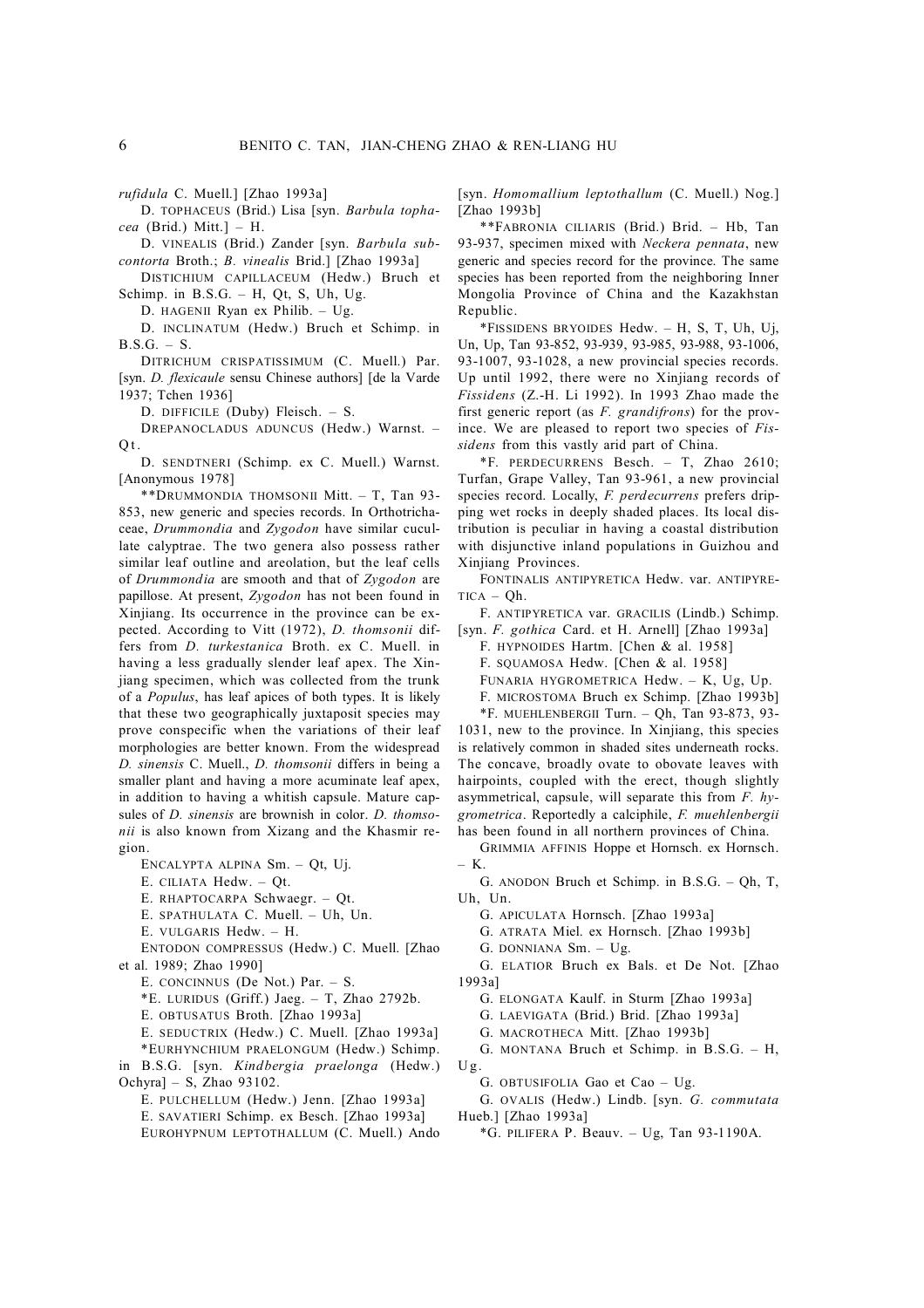G. PULVINATA (Hedw.) Sm. – H, Qh.

G. SESSITANA De Not. – Ug.

\*G. TERGESTINA Tomm. ex B.S.G. – Uh, Tan 93- 980, 93-1220, a new record for Xinjiang. *G. tergistina* has been reported from many interior provinces of China (Redfearn 1993), although Cao & Vitt (1986) showed it only from Gansu and Jiangsu Provinces.

G. UNICOLOR Hook. in Grev. – Ug.

GYMNOSTOMUM AERUGINOSUM Sm. [Zhao 1993b] G. CALCAREUM Nees et Hornsch. in Nees et al. [Zhao 1993b]

\*\*HAMATOCAULIS LAPPONICUS (Norrl.) Hedenaes [syn. *Drepanocladus lapponicus* (Norrl.) Z. Smirn.] – K.

\*\*H. VERNICOSUS (Mitt.) Hedenaes [syn. *Drepanocladus vernicosus* (Mitt.) Warnst.] [Anonymous 1978]

HAPLOHYMENIUM TRISTE (Ces.) Kindb. [Zhao 1993a]

HEDWIGIA CILIATA (Hedw.) P. Beauv. [syn. *H. albicans* Lindb.] – B, K.

HELODIUM BLANDOWII (Web. et Mohr.) Warnst. [syn. *H. lanatum* (Brid.) Broth.] [Anonymous 1978]

HOMOMALLIUM CONNEXUM (Card.) Broth. [Zhao 1993a]

HYGROAMBLESTEGIUM NOTEROPHILUM (Sull. et Lesq.) Warnst. – Qh, Uj.

H. TENAX (Hedw.) Jenn. [Bai 1987]

HYGROHYPNUM FONTINALIOIDES Chen [Chen 1963]

H. LURIDUM (Hedw.) Jenn. [syn. *H. palustre* Loeske] – Up; Balikun County, Zhao 1377.

H. LURIDUM var. EHLEI (Arn.) Wijk et Marg. [Zhao 1993a]

H. MOLLE (Hedw.) Loeske [syn. *H. dilatatum* (Wils.) Loeske] [Zhao 1993a]

H. MONTANUM (Lindb.) Broth. [Zhao 1993a]

HYLOCOMIUM SPLENDENS (Hedw.) Schimp. in B.S.G. [syn. *H. proliferum* (Brid.) Lindb., nom. illeg.]

HYMENOSTYLIUM RECURVIROSTRUM (Hedw.) Dix. [de la Varde 1937]

HYPNUM CALLICHROUM Brid. [Zhao 1993a]

H. CUPRESSIFORME Hedw. – T.

H. HAMULOSUM Schimp. in B.S.G. – S.

H. PALLESCENS (Hedw.) P. Beauv. [Zhao 1993a] H. PLUMAEFORME Wils. [Tchen 1936; Zhao 1993a]

H. PROCERRIMUM Mol. [syn. *Pseudostereodon procerrimus* (Mol.) Fleisch.] [de la Varde 1937]

H. REVOLUTUM (Mitt.) Lindb. – S.

INDUSIELLA THIANSHANICA Broth. et C. Muell. in Broth. [Zhao 1992]

\*\*ISOPTERYGIOPSIS PULCHELLA (Hedw.) Iwats. [syn. *Isopterygium pulchellum* (Hedw.) Jaeg.] – Uh, Up, Tan 93-983, 93-986, 93-1000b, new generic and species records. This seems like a widespread ground species in the province. The papillose rhizoids arising from inside leaf axils, the narrowly lanceolate and entire leaves, and the nearly erect, cylindric capsules are good telling characters (Nyholm 1954-1969; Crum & Anderson 1981). Although a widespread species, *I. pulchella* has only one other Hebei collection reported by C.-Y. Yang in 1934. Its presence in other northern provinces should be looked for.

JAFFUELIOBRYUM WRIGTII (Sull.) Thйr. [Zhao 1992]

LEPTOBRYUM PYRIFORME (Hedw.) Wils. – Qh, Qt, S.

\*LEPTODICTYUM RIPARIUM (Hedw.) Warnst. – 11 km SE of Urumqi near Chai-wo-pu Lake, Tan 93- 1165. This widespread species prefers wet, swampy and eutrophic habitats.

LEPTOPTERIGYNANDRUM STRICTICAULE Broth. [Zhao 1993a]

LESCURAEA INCURVATA (Hedw.) Lawt. [syn. *Pseudoleskea incurvata* (Hedw.) Loeske] – K, Un.

 $*$ L. SAXICOLA (Schimp.) Milde – T, Tan 93-840, Zhao 3012, new to the province. For a circumpolar and mountain species, it is surprising to note that the only other Chinese record is from the offshore island of Taiwan. The often reported species in northern China, *L. incurvata* (Hedw.) Lawt., differs from the present species primarily in having short, rectangular to irregularly shaped median and basal leaf cells. In *L. saxicola*, the median and basal leaf cells are oblong to elongate.

LIMPRICHTIA REVOLVENS (Sw.) Loeske [syn. *Drepanocladus revolvens* (Sw.) Warnst.] – S.

LINDBERGIA SINENSIS (C. Muell.) Broth. [Zhao 1993a]

MEESIA ULIGINOSA Hedw. [syn. *M. trichodes* Spruce] [de la Varde 1937; Zhao 1993b]

MNIUM AMBIGUUM H. Muell. [syn. *M. magnirete* (Lindb. et Arn.) Kindb.] [Zhao 1993b]

M. LAEVINERVE Card. – H, S, T.

M. LYCOPODIOIDES Schwaegr. [syn. *M. longispinum* X.-J. Li et Zhang; *M. pseudolycopodioides*

C. Muell. et Kindb. in Macoun] – Qt.

M. MARGINATUM (With.) Brid. ex P. Beauv. – H, Up.

M. SPINOSUM (Voit) Schwaegr. [Zhao 1993b]

M. STELLARE Hedw. – S, T.

M. THOMSONII Schimp. [syn. *M. orthorrhynchium* Brid.] – H.

MYURELLA JULACEA (Schwaegr.) Schimp. in  $B.S.G. - Uj$ ,  $Up.$ 

M. SIBIRICA (C. Muell.) Reim. [syn. *M. gracilis*  $Lindb.$ ] – Up.

M. TENERRIMA (Brid.) Lindb. [Anonymous 1978] \*\*NECKERA PENNATA Hedw. – Hb, Tan 93-933, 93-934, new generic and species records. The family Neckeraceae is a new addition to the provincial flora. Perhaps because of the arid climate, this species grows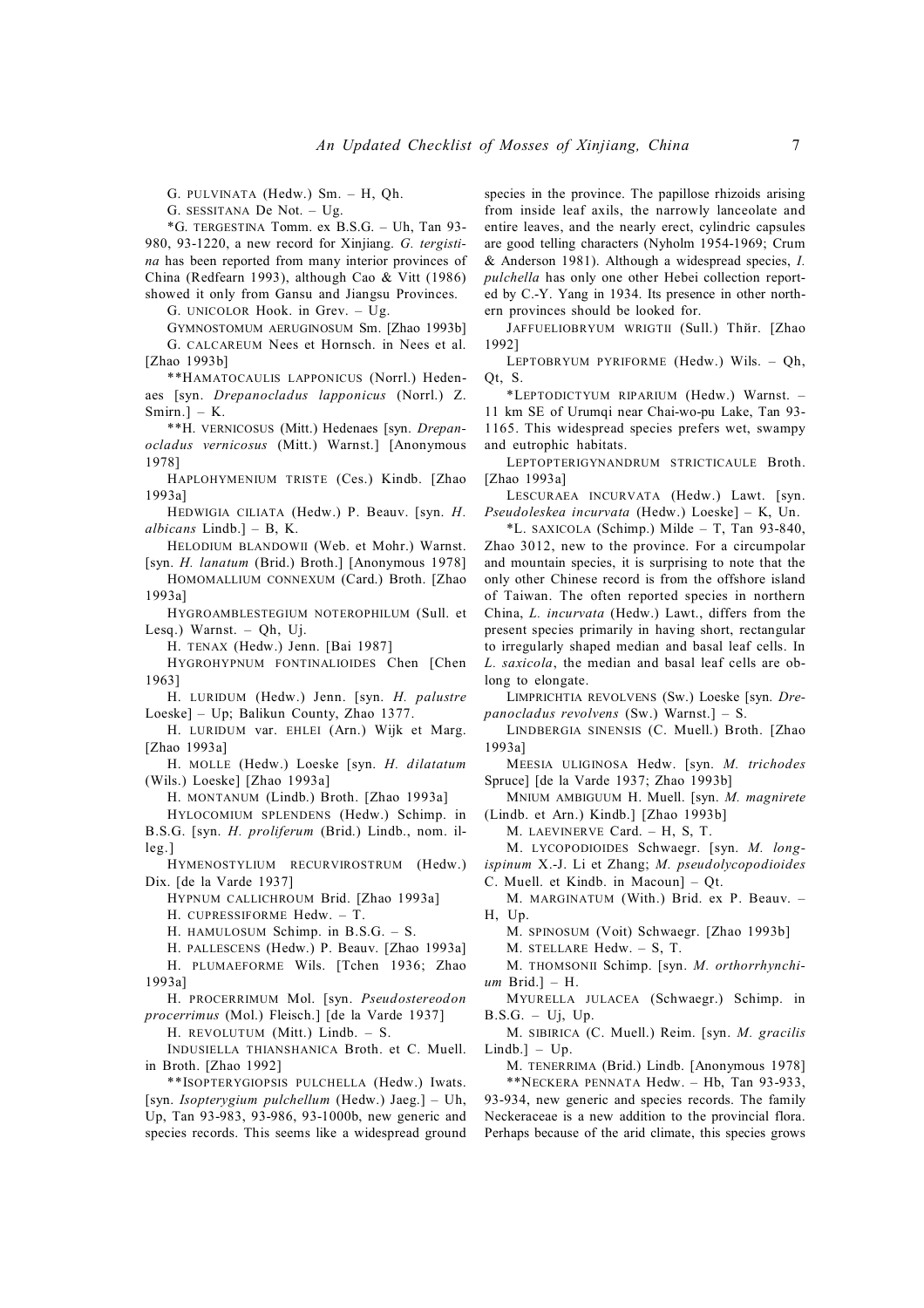locally as small patches of populations in shaded sites underneath boulders or protected rock cliffs. *N. pennata* is a common species in China.

ONCOPHORUS VIRENS (Hedw.) Brid. – Qt, Uh,  $Uj$ .

O. WAHLENBERGII Brid. – K, Qt, Uh.

OREOWEISIA TORQUESCENS (Brid.) Wijk et Marg. [syn. *O. serrulata* (Funck) De Not.] [Chen 1963]

ORTHOTHECIUM CHRYSEUM (Schwaegr. ex Schultes) Schimp. in B.S.G. [syn. *Entodon chryseum* (Schwaegr.) B.S.G. in Zhao (1993a), orthographical error] [de la Varde 1937]

O. RUFESCENS (Brid.) Schimp. in B.S.G. [Zhao 1993b]

ORTHOTRICHUM AFFINE Schrad. ex Brid. [Zhao 1993b]

O. ANOMALUM Hedw. – Uh, T.

\*\*\*O. CUPULATUM Brid. – Qh, Tan 93-1105, new to China. It is a welcome to find this nearly cosmopolitan in the Xinjiang part of China. The local population grows on river bank near the road to Qinghe Forest Reserve. The same species has been reported from Middle Asia and Altai Mountains in former USSR. Its presence in other northern provinces of China can be expected. The small plant with strongly furrowed, emergent capsule showing 16 erect, standing exostome teeth are good diagnostic features. More importantly, the stomates are immersed.

\*\*\*O. HALLII Sull. et Lesq. in Sull. – Qh, Tan 93-1070, 93-1078, 93-1083, new species record for China. The detailed information of the range disjunction of this species in western North America and China will be reported separately by Lewinsky-Haapasaari & Tan (1994).

O. OBTUSIFOLIUM Brid. – Qh, T, Up. The species seems to prefer the trunk of *Populus* in all the reported localities.

\*\*\*O. PALLENS Bruch ex Brid. – Qh, Tan 93- 1086, specimen mixed with *O. obtusifolium,* new to China. This is another widespread Holarctic species that has no previous Chinese record before our Xinjiang collection. The Chinese plants were found growing on trunks of *Populus* inside a riverine, deciduous, broad-leaved forest. Elsewhere, it is known from Kashmir, Kazakhstan, Russian Altai and other parts of Sibiria.

O. RUPESTRE Schleich. ex Schwaegr. – K, T.

O. SPECIOSUM Nees in Sturm – K, Qt, T, Ug.

\*\*\*O. SPECIOSUM var. ELEGANS (Schwaegr. ex Hook. et Grev.) Warnst. – T, Tan 93-831, 93-842, new to China.

\*O. SORDIDUM Sull. et Lesq. in Aust. – H, K, Qt, T, Tan 93-1042, 93-1068, 93-1121b, 93-1158. This and *O. speciosum* are the two most common *Orthotricha* encountered during this expedition. Often, the two grow together with individual plants intermixed. Both species can be recognised from other members of the genus by their exserted capsule with eight reflexed exostome teeth and superficial stomates on the capsule. However, *O. sordidum* has a distinctly ribbed capsule at maturity when dry, whereas *O. speciosum* has a smooth capsule.

O. STRIATUM Hedw. [Zhao 1993a]

O. URNIGERUM Myr. [Zhao 1993a]

OXYSTEGUS CUSPIDATUS (Dozy et Molk.) Chen [Zhao 1933a]

O. TENUIROSTRIS (Hook. et Tayl.) A. J. E. Smith [Zhao 1993a]

PALAMOCLADIUM EUCHLORON (C. Muell.) Wijk et Marg. [Zhao 1993a]

PALUDELLA SQUARROSA (Hedw.) Brid. [Anonymous 1978]

PALUSTRIELLA COMMUTATA (Brid.) Ochyra [syn. *Cratoneuron commutatum* (Brid.) G. Roth] – Uj.

\*\*PHASCUM CUSPIDATUM Hedw. – Qh, Tan 93- 879, new generic and species records. This is an ephemeral, pioneering moss in many arid habitats such as fallow fields and roadside banks. It has only one previous Chinese report which is from the Inner Mongolia Province (Bai 1987).

PHILONOTIS FONTANA (Hedw.) Brid. [de la Varde 1937]

P. NITIDA Mitt. [Zhao 1993b]

PHYSCOMITRIUM EURYSTOMUM Sendtn. [Zhao 1993a]

\*\*\*P. PYRIFORME (Hedw.) Hampe – Qh, Tan 93-871, new to China. That this Holarctic species has no previous Chinese report is a surprise. It is possible that specimens of *P. pyriforme* have been confused with *P. eurystomum* Sendtn., which is a smaller plant. In *P. pyriforme*, the leaf costa reaches only the apex or disappears below it, while in *P. eurystomum*, it is shortly excurrent. *P. pyriforme* grows commonly on wet clayey soil.

\*\*PLAGIOBRYUM DEMISSUM (Hook.) Lindb. – Ug, Uj, Tan 93-965, 93-1021, new generic and species records. According to Nyholm (1954-1969), the much inclined, pyriform capsule is a good diagnostic character for the species. Other Chinese records are from Shaanxi and Yunnan.

PLAGIOMNIUM CUSPIDATUM (Hedw.) T. Kop. [syn. *Mnium cuspidatum* Hedw.] [Zhao 1993a]

P. ELLIPTICUM (Brid.) T. Kop. [syn. *Mnium rugicum* Laur.; *Mnium affine* var. *rugicum* (Laur.) Bruch et Schimp. in B.S.G.; *Mnium latilimbatum* X.-J. Li et Zhang] – K, Qt, Uh.

P. INTEGRUM (Bosch et Sande Lac.) T. Kop. [Zhao 1993a]

P. MEDIUM (B.S.G.) T. Kop. – K.

P. ROSTRATUM (Schrad.) T. Kop. – H.

P. TEZUKAE (Sak.) T. Kop. [Zhao 1993a]

- P. VESICATUM (Besch.) T. Kop. K, Qh, S.
- PLAGIOPUS OEDERIANA (Sw.) Crum et Anderson  $-$  Uh, Up.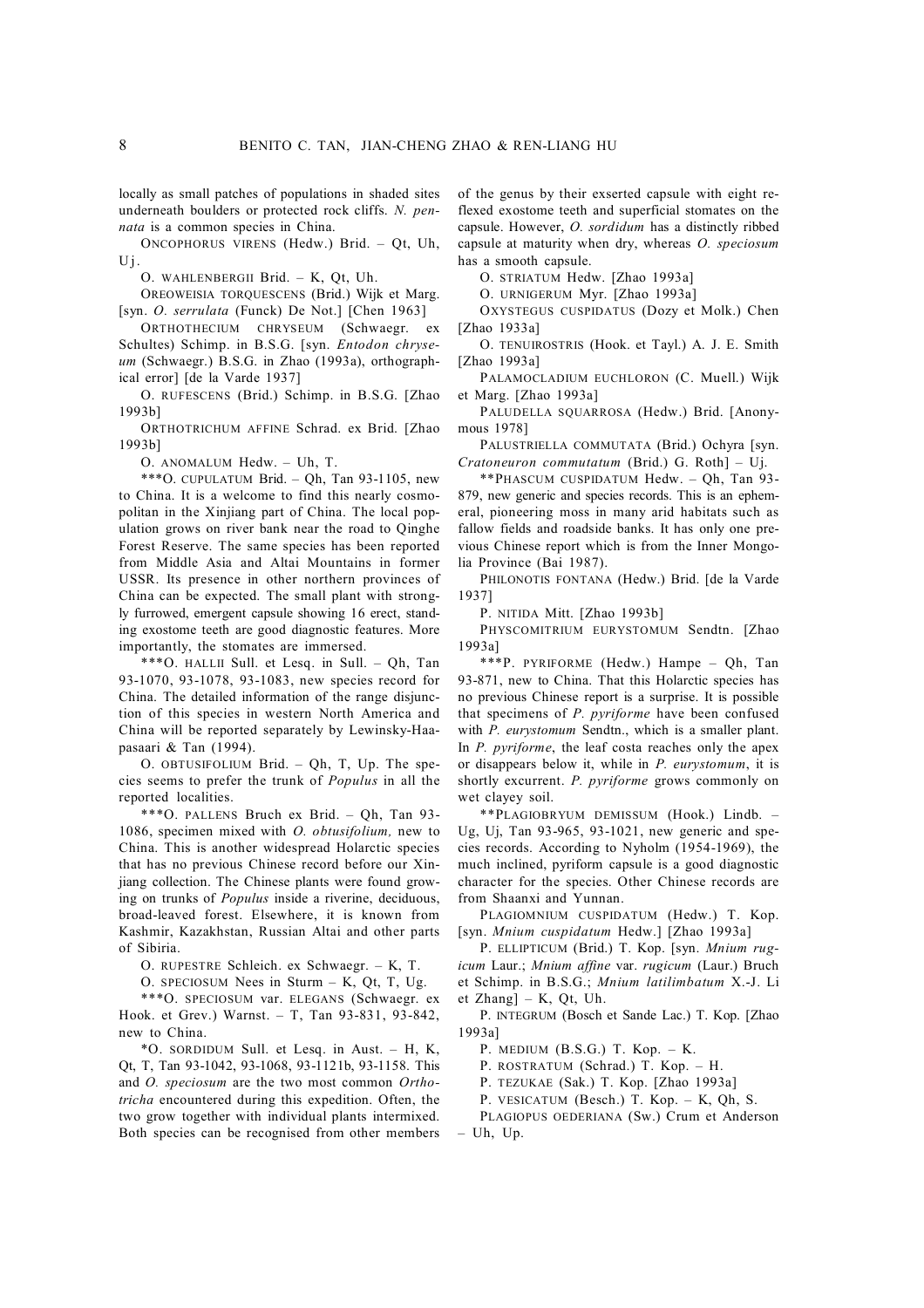\*\*PLAGIOTHECIUM LAETUM Schimp. in B.S.G. – K, Uj, Up, Tan 93-987, 93-1000a, 93-1029, new generic and species records. The addition of this Holarctic moss genus and species to the local flora is expected. Its previous Chinese records are from Jilin and Xizang provinces.

PLATYGYRIUM REPENS (Brid.) Schimp. in B.S.G. – Hb.

PLEURIDIUM ACUMINATUM Lindb. [Zhao et al. 1989]

\*\*PLEUROZIOPSIS RUTHENICA (Weinm.) Kindb. ex Britt. – Qh, Tan 93-888, new generic and species records for the province. The moss family, Pleuroziopsidaceae, is a new addition to the province. Sterile materials of *P. ruthenica* can be difficult to segregate from the equally dendroid plants of *Climacium*. Under the circumstances, the presence of tiny stem lamellae in *Pleuroziopsis*, best seen in cross section of stem, is a reliable character (Ireland 1968). In addition, stem and branch leaves of *P. ruthenica* have mostly round to broadly obtuse apices whereas branch leaves of *Climacium* have obtuse-acute apices. In Xinjiang, *P. ruthenica* grows in a flooded, forested site by a river. Other Chinese collections from Heilongjiang, Jilin, Liaoning, Shaanxi, Sichuan and Xizang are reportedly from mesic forest sites.

PLEUROZIUM SCHREBERI (Brid.) Mitt. – K, T. POGONATUM DENTATUM (Brid.) Brid. [syn. *P.*

*capillare* Michx.] [Zhao 1993a] P. PERICHAETIALE (Mont.) Jaeg. [Zhao et al. 1989]

P. URNIGERUM (Hedw.) P. Beauv. [Zhao 1993a] POHLIA CRUDA (Hedw.) Lindb. – K.

P. ELONGATA Hedw. ssp. ELONGATA [syn. *P. acuminata* Hoppe et Hornsch. ex Hornsch.] – Ug, Uj, T.

P. ELONGATA ssp. POLYMORPHA (Hoppe et Hornsch. ex Hornsch.) Nyh. [syn. *P. polymorpha* Hoppe et Hornsch. ex Hornsch.] [Zhao 1993b]

P. FLEXUOSA Hook. [syn. *P. gracillima* (Card.)  $[$  lhs. $] - Qh$ .

P. NUTANS (Hedw.) Lindb. [Anonymous 1978; Zhao 1993a]

P. SAPROPHILA (C. Muell.) Broth. [Zhao 1993b] POLYTRICHASTRUM ALPINUM (Hedw.) G. L. Smith [syn. *Pogonatum alpinum* (Hedw.) Roehl] – Qt, Ug, Uj, Up.

P. LONGISETUM (Brid.) G. L. Smith [syn. *Polytrichum gracile* Dicks. in Menz.] [Zhao et al. 1989]

P. OHIOENSE (Ren. et Card.) G. L. Smith [syn. *Polytrichum decipiens* Limpr.] [Zhao et al. 1989]

POLYTRICHUM COMMUNE Hedw. [Anonymous, 1978; Zhao et al. 1989]

P. HINIPERINUM Hedw. - K.

P. PILIFERUM Hedw. [Anonymous 1978; Zhao et al. 1989]

P. STRICTUM Brid. [syn. *P. alpestre* Hoppe; *P.*

*juniperinum* var. *affine* (Funck) Brid.] [Zhao 1990; Zhao et al. 1989]

\*\*\*POTTIA BRYOIDES (Dicks.) Mitt. – H, Tan 93-957, new to China. The large, emergent, ovoidoblong and cleistocarpus capsule is very characteristic for the species.

\*\*\*P. HEIMII (Hedw.) Furnr. – S, Tan 93-948, new to China. In northern Europe, this is reportedly a seashore species rarely found inland (Nyholm 1954- 1969). In western North America, it was reported growing on alkaline soil (Lawton 1971). The Xinjiang population came from the wet, seepy shore of Salimu Lake. Nyholm (1954-1969) recognized the arctic form of this variable species as var. *obtusifolia* (R. Br.) Hag. which she characterized as having shorter and more broadly lanceolate leaves than those of the type. The Xinjiang specimen fits well this variety.

\*\*PSEUDOCALLIERGON LYCOPODIOIDES (Brid.) Hede-naes [syn. *Drepanocladus lycopodioides* (Brid.) Warnst.] – Ug.

\*\*P. TURGESCENS (T. Jens.) Loeske [syn. *Calliergon turgescens* (T. Jens.) Kindb.; *Scorpidium turgescens* (T. Jens.) Loeske] [Anonymous 1978]

PSEUDOLESKEELLA CATENULATA (Brid. ex Schrad.) Kindb. – Ug.

P. NERVOSA (Brid.) Nyh. [syn. *Leskeella nervosa* (Brid.) Loeske] – T.

P. TECTORUM (Funck ex Brid.) Kindb. in Broth. [syn. *Leskeella tectorum* (Funck ex Brid.) Hag.] – Br, H, Qh, Qt, S, Un. One of our Xinjiang collections (Tan 93-894) has specimens with strongly prorate leaf cells on the dorsal side of lamina similar to that seen in *P. papillosa* (Lindb.) Kindb. [syn. *Heterocladium papillosum* (Lindb.) Lindb.]. Nonetheless, its longly acuminate leaf apex is like that of *P. tectorum*. In a recent regional monograph, Wilson & Norris (1989) defined broadly the species concept of *P. tectorum* and included in it all North American and Greenland specimens with papillose or prorate leaf cells which were identified by Steere (1975) and Lewinsky (1974) as *"P. papillosa*". We think that a good case of parallel evolution exists here between *P. catenulata* and *P. tectorum*, that each species has developed a papillose form within its range. We interpret the Scandinavian *P. papillosa* as the papillose form of *P. catenulata*, and our Xinjiang and North American collections of so-called "*P. papillosa*" as the papillose representatives of *P. tectorum*. The latter can be called *P. tectorum* subsp. *cyrtophylla* (Kindb.) Lewinsky, although a varietal rank is probably more appropriate for this papillose morph.

PSEUDOSYMBLEPHARIS ANGUSTATA (Mitt.) Hilp. [syn. *P. papillosula* (Card. et Thér.) Broth.] [Zhao 1993a]

\*PTERYGONEURUM KOZLOVII Lazar. – Hb, Tan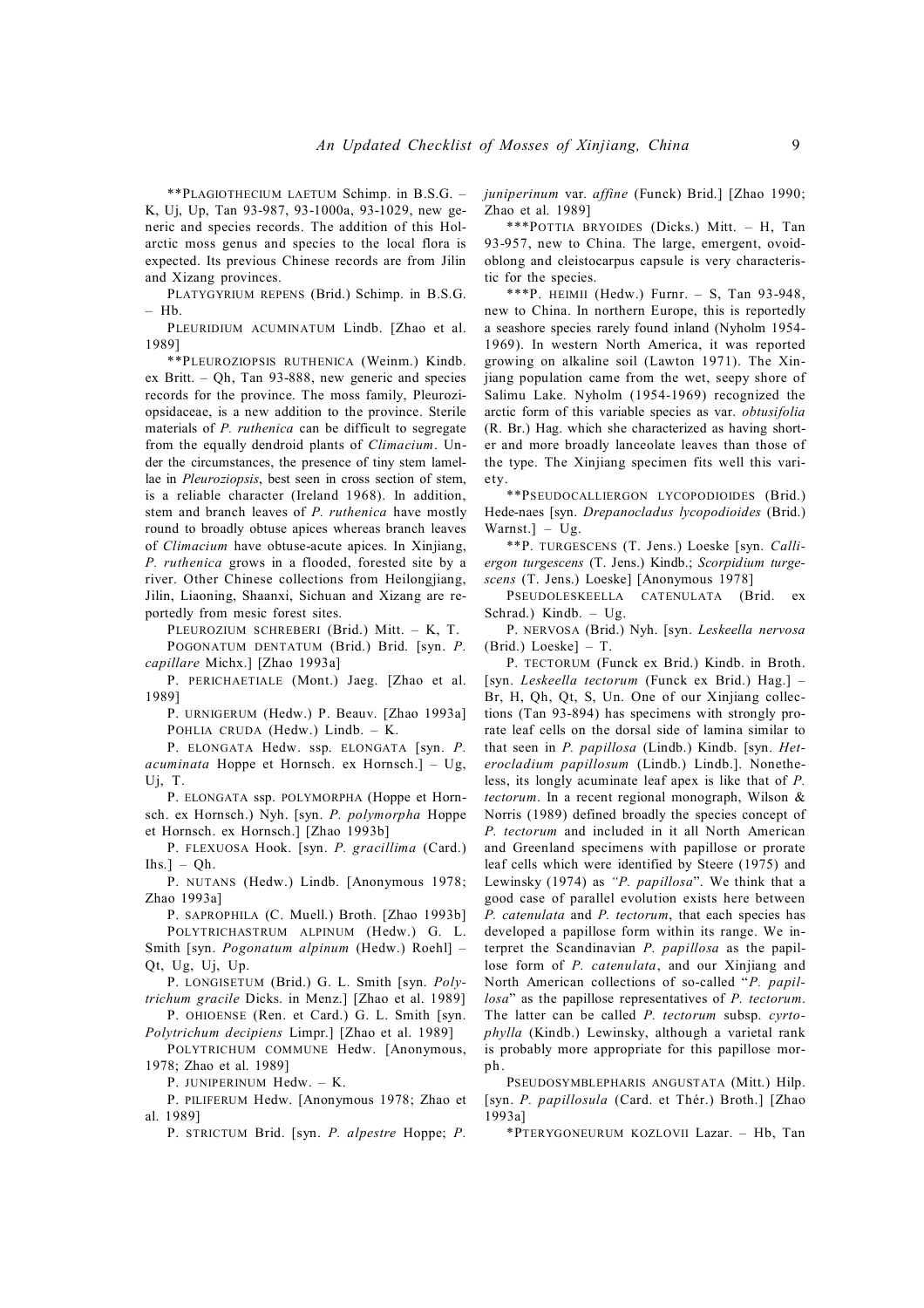93-1032. The adaxially lamellated leaf costa with its long apical awn is unique for the genus. According to McIntosh (1989), the present species resembles *P. subsessile* in having an immersed capsule, but is readily distinguished from the latter by its cleistocarpous capsule. The same author reported that *P. kozlovii* has been considered by many to be of hybrid origin. Our Xinjiang collection which bears several capsules with aborted spores seems to support this hybrid contention. *P. kozlovii* has a widely disjunctive distribution. Previously it was known only from the Europe (Czechoslovakia and Ukraine), but recently it was found in British Columbia in Western Canada (McIntosh 1989), Mongolia (Abramova & Zaegmaed, 1989) and now in China.

P. OVATUM (Hedw.) Dix. – Hb, Qh. Although Chen (1963) had long predicted the presence of this widespread moss in China, its discovery was only recently reported from Inner Mongolia (Bai & Gao 1993) and Xinjiang (Zhao 1993c). Without fruiting bodies, it is difficult to distinguish *P. ovatum* from *P. subsessile*. The taxonomic characters used to separate the two species such as the plant habit, length of leaf awns, and leaf margin are variable and unreliable. This is evident by a comparison of the prepared illustrations of these two species in Crum & Anderson (1981) and in Abramova & Abramov (1983).

\*P. SUBSESSILE (Brid.) Jur. – K, Qh, Tan 93- 881, 93-915 pp, a new species record. The most reliable feature of this species is its immersed capsules which are subhemispheric. In *P. ovatum*, the capsules are oblong-ovate and exserted. The other Chinese locality of *P. subsessile* is Inner Mongolia (Bai & Gao 1993).

\*PTERIGYNANDRUM FILIFORME Hedw. – K, Zhu et Zhao 93739.

PTILIUM CRISTA-CASTRENSIS (Hedw.) De Not. – K .

\*\*PYLAISIELLA FALCATA (Schimp. in B.S.G.) Ando – K, T, Tan 93-902, 93-914, 93-926, 93-927, Zhao 4226, new provincial record for the genus and species. In Xinjiang, this seems to be a common trunk epiphyte inside Abies-Larix forest. It is recognized by its erect, cylindric capsule with well developed exostome and endostome that are free from each other like that seen in *Pylaisiella polyantha*. Unlike *P. polyantha*, the gametophyte here is larger in every aspect and possesses a different branching habit. To some extent, the gametophyte of *P. falcata* approximates *Hondaella* in branching pattern, leaf orientation and alar organization, but differs from the latter genus in having smooth and concave leaves (plicate leaf in *Hondaella*). Leaves of *P. falcata* are erect to secund, loosely appressed, ovate-lanceolate; lamina with a long, constricted upper portion and short, double costa. Iwatsuki (pers. comm. 1994) first suggested that the specimens might be *P. falcata*. One

of the collections was subsequently confirmed by Ando (pers. comm. 1994). In his early publication, Ando (1978) remarked that the species is large and unusual in habit for the genus. *Pylaisiella falcata* is an example of East Asia-Latin American disjunctive distribution. In China, it is known from Sichuan, Yunnan and Xizang.

\*\*P. POLYANTHA (Hedw.) Grout [syn. *Pylaisia polyantha* (Hedw.) Schimp.] – Hb, K, Tan 93-898, 93-908, 93-927b, new generic and species records. The distinction between this species and *P. selwynii* (Kindb.) Crum et al. can be difficult, especially if only one taxon is present at a site. We find that the usually employed discriminating character, i.e., the degree of adherence between the outer peristome teeth and inner peristome segments (see Crum & Anderson 1981; Nyholm, 1954-1969), is rather difficult to observe in sporophytic specimens of both species. Instead, we rely on the smaller plant size and the presence of more leaf alar cells in *P. selwynii* as distinguishable features from *P. polyantha.*

\*\*RHIZOMNIUM PSEUDOPUNCTATUM (Bruch et Schimp.) T. Kop. [syn. *Mnium pseudopunctatum* Bruch et Schimp.] – Uh, Tan 93-984, new generic and species records. In a recent publication, Koponen & Afonina (1992) show the distribution of this widespread boreal species in Central Siberia north of Xinjiang Province. Other species of *Rhizomnium* with similar pattern of distribution are *R. punctatum* and *R. magnifolium*. Predictably, these two species will also be found in Xinjiang. *R. pseudopunctatum* is not listed in the revised list of mniaceous taxa in China studied by Koponen & Lou (1982). It has an earlier report from Jilin Province (Gao 1977).

\*\*RHODOBRYUM ROSEUM (Hedw.) Limpr. – Hb, Zhu 93263, new generic and species records for Xinjiang.

RHYNCHOSTEGIELLA CURVISETA (Brid.) Limpr. [Chen 1978]

R. LEPTONEURA Dix. et Thér. [Zhao 1993b]

RHYNCHOSTEGIUM INCLINATUM (Mitt.) Jaeg. [syn. *R. plumosum* Thér.] [Zhao 1993a]

R. MURALE (Hedw.) Schimp. in B.S.G. – H.

RHYTIDIADELPHUS TRIQUETRUS (Hedw.) Warnst. – K.

RHYTIDIUM RUGOSUM (Hedw.) Kindb. – K.

\*\*SAELANIA GLAUCESCENS (Hedw.) Broth. – Hb, Tan 93-932, new generic and species records. A widespread boreal and subalpine species, *S. glaucescens* is easily recognized by its powdery, bluish gray coloration. However, care should be taken not to confuse it with the equally bluish plants of *Pohlia cruda*. In China, *S. glaucescens* is also known from Heilongjiang, Jilin and Shaanxi provinces, and the neighboring Kazakh Republic. A report of it from the subtropical Mt. Jiulong in Zhejiang Province at about 800 m elevation (Hong & Hu 1984) needs confirmation.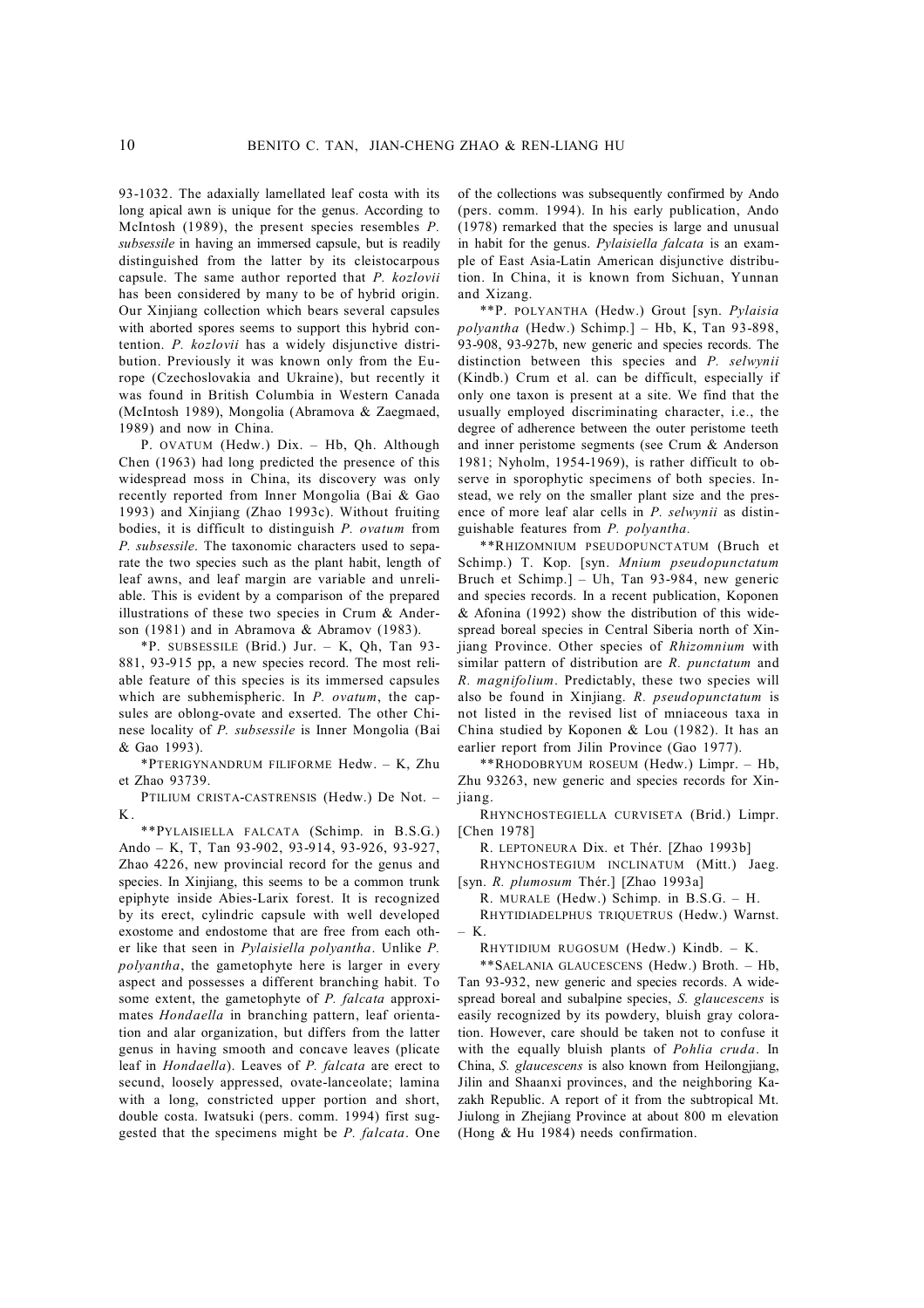SAKURAIA CONCHOPHYLLA (Card.) Nog. [syn. *Entodon conchophyllus* Card.] [Zhao 1993a]

SANIONIA UNCINATA (Hedw.) Loeske [syn. *Drepanocladus uncinatus* (Hedw.) Warnst.; *D. uncinatus* f. *longicuspis* Z. Smirn.] – H, K, Qt, Uh.

SCHISTIDIUM APOCARPUM (Hedw,) Bruch et Schimp. in B.S.G. – K.

S. CHENII (Lin) Cao et al. [Cao et al. 1992]

S. LILIPUTANUM (C. Muell.) Deguchi – H, Ug.

S. RIVULARE (Brid.) Podp. – Up.

S. STRICTUM (Turn.) Loeske ex O. Maort. [syn. *S. gracile* (Schleich. ex Roehl.) Limpr.] – Qt, Uj.

\*S. SUBCONFERTUM (Broth.) Deguchi – H, Zhao 93200, new to the province. Although the specimen is sterile, the widely ovate leaves with broadly acute apices with or without a short hairpoint fit nicely the illustration of this species in Deguchi (1978) and the herbarium specimens so named at FH.

\*S. TRICHODON (Brid.) Poelt – H, Uj, Tan 93- 1290. Here we follow Cao & Vitt (1986) in accepting this as a distinct species apart from the *S. strictum* complex. The other reported Chinese locality of this Laurasian species is from Taiwan.

SEMATOPHYLLUM SUBHUMILE (C. Muell.) Fleisch. [Zhao 1993a]

SPHAGNUM ACUTIFOLIOIDES Warnst. [Zhao 1990]

S. CAPILLIFOLIUM (Ehrh.) Hedw. [syn. *S. nemoreum* Scop., *S. acutifolium* Ehrh. ex Schrad., *S. capillaceum* (Weiss) Schrank.] – K. The choice of this name over the apparently older *S. nemoreum* Scop. is well justified by Crum (1984). As stated, *S. nemoreum* is an uncertain name with no unequivocal, original material available for a typification and definition. *S. capillifolium* is the most common species of peatmoss encountered in Kanash Nature Preserve.

\*S. RUBELLUM Wils. [syn. *S. capillifolium* var. *tenellum* (Schimp.) Crum, *S. capillaceum* var. *tenellum* (Schimp.) Andrews] – K, Tan 93-923, 93-925. This is the second common species in the minerotrophic bog by Kanash Lake. Whereas *S. rubellum* is difficult to separate from *S. capillifolium* in many places and has been so treated as a variety of the latter, the two taxa, nevertheless, appear to be distinctive in the study area and can be identified by the morphology of their stem leaf and their overall physical appearance (see Nyholm 1954-1969; Andrus 1980).

\*S. SQUARROSUM Crome in Hoppe – K, Tan 93- 913. This species is easily recognized by its large size, bright green color and squarrose branch leaves. The specimen was collected from a wet trunk base inside *Picea* forest far from the lakeshore.

 $*$ S. TERES (Schimp.) Aongstr. – K, Tan 93-920. This is another minerotrophic, hummock-forming peatmoss found in open lakeshore. The species has the appearance of a slender *S. girgensohnii* Russ. or a large, green *S. capillifolium*. From the former, *S. teres* can be separated by the absence of an eroselaciniate stem leaf apex and the leaf chlorophyllose cells largely exposed towards the convex side in cross section. From *S. capillifolium*, it differs in having a large terminal bud in its capitulum and, again, in the leaf chlorophyllose cells largely exposed on the convex side in cross section. Stem leaves of *S. teres* also have broadly rounded and fringed apices.

\*\*\*S. WARNSTORFII Russ. – K, Tan 93-921. The addition of this circumpolar species to the Chinese *Sphagnum* flora is to be welcome. With its pinkish to reddish pigmentation and slender appearance, *S. warnstorfii* can be mistaken for *S. rubellum* or *S. capillifolium* in Kanash Lake area. However, microscopically, the markedly five row arrangement of branch leaves and the broadly rounded and fringed apex of stem leaf will help establish the identity of *S. warnstorfii*.

STEGONIA LATIFOLIA (Schwaegr. in Schultes) Vent. ex Broth. – Qh, Ug.

\*\*TAYLORIA ACUMINATA Hornsch. – Qt, Up, Tan 93-868, 93-989, new generic and species records. Additional Chinese records came from Xizang and, doubtfully, the coastal Shandong Province (Z.-T. Zhao & al. 1991). We suspect that the Shandong report is based on a misidentified specimen of *T. serrata*, a species with similar leaf morphology.

\*\*TETRAPHIS PELLUCIDA Hedw. [syn. *Georgia pellucida* (Hedw.) Rabenh.] – K, Tan 93-1117, new generic and species records. The finding of this widespread boreal moss in Xinjiang was long overdue.

\*TETRAPLODON ANGUSTATUS (Hedw.) Bruch et Schimp. in  $B.S.G. - K$ , Tan 93-903, a new species record. Its reported range which includes Heilongjiang, Jilin, Inner Mongolia, Xinjiang, Sichuan and Yunnan Provinces, indicates its likely presence in the adjacent provinces of Xizang and Qinghai.

T. URCEOLATUS (Hedw.) Bruch et Schimp. in B.S.G. [de la Varde 1937]

THUIDIUM CYMBIFOLIUM (Dozy et Molk.) Dozy et Molk. [Zhao 1993a et b]

T. PHILIBERTII Limpr. [syn. *T. delicatulum* var. *radicans* (Kindb.) Crum et al.] – T, Uh, Up.

T. PYCNOTHALLUS (C. Muell.) Par. [Zhao 1993a,  $\mathbf{h}$ 

TIMMIA AUSTRIACA Hedw. [Zhao 1991]

T. BAVARICA Hessl. – H.

 $O<sub>t</sub>$ 

T. MEGAPOLITANA Hedw. [syn. *T. shensiana* C. Muell.] [Zhao 1991]

T. NORVEGICA Zett. [Zhao 1991]

TOMENTYPNUM NITENS (Hedw.) Loeske – K.

TORTELLA FRAGILIS (Hook. et Wils.) Limpr. –

\*\*\*T. NITIDA (Lindb.) Broth. – Qh, Tan 93-1087, new to China. This species is easily recognized by its strongly crisped leaves when dry, with numerous broken leaf apices. In leaf areolation, it is very much like *T. tortuosa*. Crum & Anderson (1981) regarded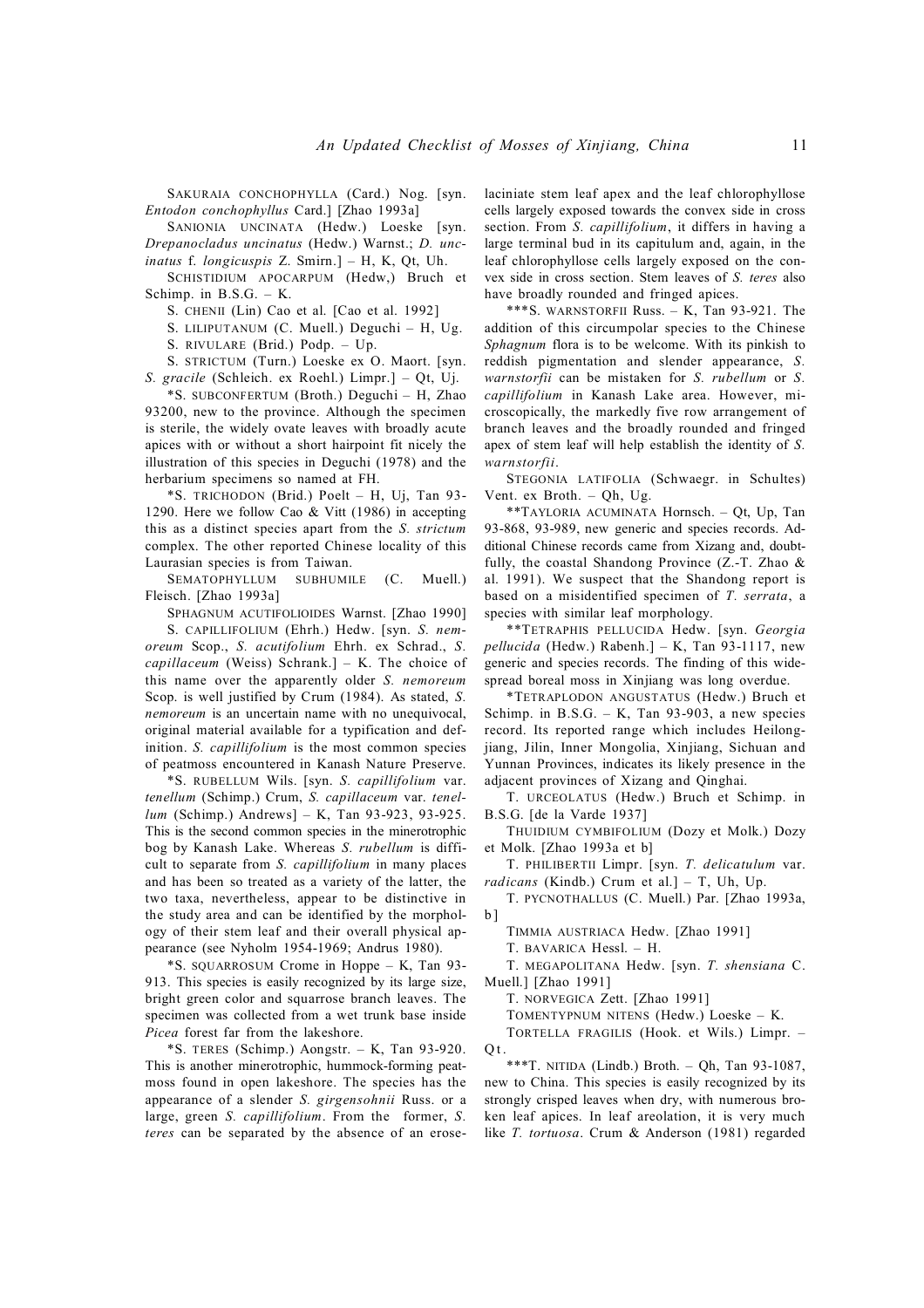it as *T. tortuosa* var. *nitida* (Lindb.) Pilous. *Tortella nitida* has a sporadic range across Western and Central Europe, Central Asia, North America, and reaching N. Africa.

T. TORTUOSA (Hedw.) Limpr. – Ug.

TORTULA CANINERVIS (Mitt.) Broth. [syns. *Grimmia cucullata* Lou et Wu; *Tortula desertorum* Broth.] – H, Qt, S.

T. LONGIMUCRONATA Li [Zhao 1992]

T. MUCRONIFOLIA Schwaegr. [syn. *Syntrichia mucronifolia* (Schwaegr.) Brid.] – H, Qh, Qt, Uh,  $Up.$ 

T. MURALIS Hedw. [Anonymous 1985]

\*T. PAGORUM (Milde) De Not. – Qh, Tan 93- 882, new to the province. This species is easily recognized by the presence of a cluster of papillose, ecostate, leaflet-like gemmae at the stem apex surrounded by a rosette of mostly shortly obovate with rounded to retuse, but awned, apices. In spite of its broad range in semi-arid and arid regions in the world, the first Chinese record was reported only a year ago by Bai & Gao (1993) from Inner Mongolia. In Xinjiang, only female plants were seen from an arid hillside location outside the Qinghe town. For a clear species definition, Stone's (1971) discussion and illustrations should be consulted.

T. PRINCEPS De Not. [syn. *Syntrichia princeps* (De Not.) Mitt.] [Zhao 1993a]

T. REFLEXA Li [Zhao 1993b]

T. SCHMIDII (C. Muell.) Broth. [Zhao 1993a]

T. SINENSIS (C. Muell.) Broth. in Levier [syn. *Syntrichia alpina* (Bruch et Schimp. in B.S.G.) Jur.; *T. alpina* (Bruch et Schimp. in B.S.G.) Bruch in  $Breut.$ ] – S, Un.

T. SUBULATA Hedw. [Zhao 1993a]

TRACHYCYSTIS MICROPHYLLA (Dozy et Molk.) Lindb. [X.-J. Li et Zhang 1979]

T. USSURIENSIS (Maack et Regel in Regel) T. Kop. – T.

\*\*TREMATODON AMBIGUUS (Hedw.) Hornsch. – Ug, Tan 93-962, new generic and species records. This is an uncommon species in China. Previous records are from Heilongjian, Jilin and Yunnan. The Xinjiang population grows on dung piles by a rocky road bank.

VOITIA NIVALIS Hornsch. [Zhao 1993b]

\*\*WARNSTORFIA EXANNULATA (Schimp. in B.S.G.) Loeske [syn. *Drepanocladus exannulatus* (Schimp. in B.S.G.) Warnst.] [Anonymous 1978]

WEISSIA CONTROVERSA Hedw. – H, S.

EXCLUDED AND DOUBTFUL RECORDS

*Anacamptodon latidens* (Besch.) Broth. – Zhao (1993a) reported this growing on rock on Mt. Bogda in Tianshan. The specimen cited (Zhao 2502) is *Amblystegium serpens*. Species of *Anacamptodon* usually grow on knotholes and fissures of tree trunks. Without capsules, specimens can be difficult to separate from *Amblystegium serpens*.

*Calliergidium bakeri* (Ren.) Grout – Lou & Zhao (1991) reported this species from the *Picea* forest in Ba-li-kun County, Xinjiang, as another example of the well known floristic affinity between China and Eastern North America. The specimen cited (Zhang 1377), however, is *Hygrohypnum luridum*, a widespread Holarctic species. *Calliergidium bakeri* remains an Eastern North American endemic.

*Fissidens grandifrons* Brid. – The report of this species in Zhao (1993a) is based on a misidentified specimen of *F. perdecurrens*. Considering its total range in the northern hemisphere, *F. grandifrons* is likely to be present in Xinjiang.

*Giraldiella levieri* C. Muell. – The report in Zhao (1993a, 1993b) is a misidentified *Pylaisiella falcata*.

*Haplohymenium longinerve* (Broth.) Broth. – The report of this species from Kanash Lake in Zhao et al. (1989) proves to be a *Lescuraea incurvata*.

*Orthomnion handelii* (Broth.) T. Kop. – Specimen cited in Zhao (1993a, 1993b) is a *Mnium stellare*. The genus *Orthomnion* has a temperate to subtropical range and is unlikely to be present in Xinjiang area.

*Plagiomnium affine* (Funck) T. Kop. [syn. *Mnium affine* Bland. ex Funck] – Gao (1977) mentioned Xinjiang for the distribution of this species in China. Koponen (1981) stated that this is strictly an European taxon. Its presence in China needs confirmation.

*P. venustum* (Mitt.) T. Kop. – Zhang (1978) reported this for Xinjiang. However, other Chinese records of this species had been rejected by Koponen (1981) who stated that *P. venustum* is a North American Pacific Coast endemic.

*Pogonatum aloides* (Hedw.) P. Beauv. – Specimen of this species reported in Zhao (1993a) needs re-examination. Hyvoenen (1989) stated that most reports of this species from Asia and continental Africa are erroneous.

### **ACKNOWLEDGEMENTS**

We are grateful to the National Geographic Society for the funding support to conduct field works in Xinjiang Province of China. The field companionship and assistance provided by Dr. A. Whittemore (MO), Profs. Zhu Rui-Liang and Mamtimim Sulayman, and the two drivers, Messrs. Wang Min and Amusala, are deeply appreciated. The cooperation and support of the University Administration and Biology Department of East China University in Shanghai and the Xinjiang University in Urumqi are equally acknowledged. Drs. H. Ando, W. Buck, J. Lewinksy, X.-J. Li and Z. Iwatsuki kindly determined some diffi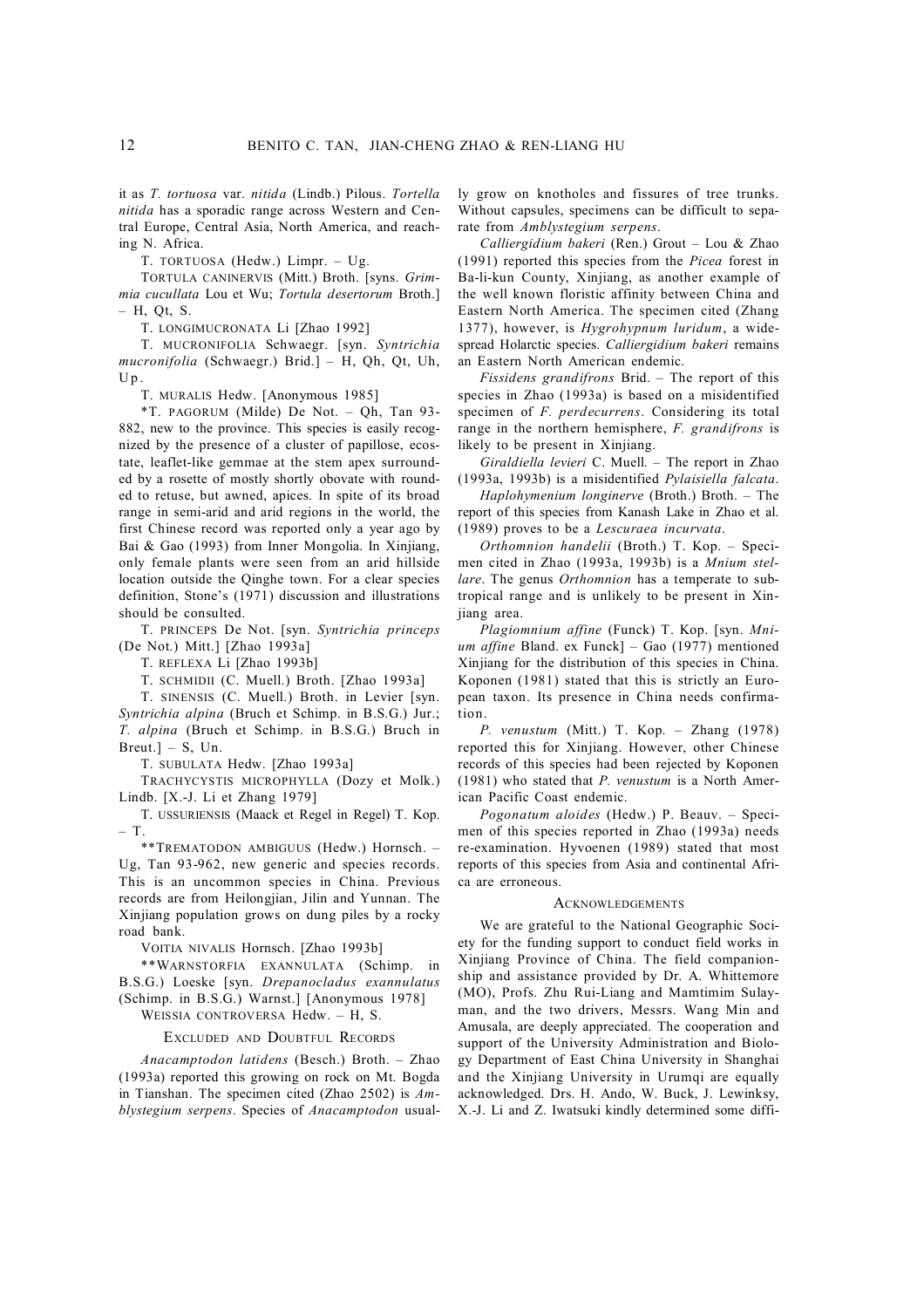cult specimens. Mrs. C. Hesterberg improved the English text. Lastly, Dr. M. Ignatov kindly checked the correct authority of binomials used in the checklist and provided critical comments on the species distributions in Russian Altai Region for comparison.

## LITERATURE CITED

- [ABRAMOVA, A. L. & I. I. ABRAMOV] АБРАМОВА, А. Л. & И. И. АБРАМОВ 1983. Конспект флоры мхов Монгольской народной республики. – [Conspectus of the bryophyte flora of the Mongolian People's Republic]. *Биол. Ресурсы и Природные Условия Монгольской народной республики [Biol. Resursy i Prirodnye Usloviya Mongolskoi Narodnoi Respubliki]* **17**: *1-222.*
- [ABRAMOVA, A. L. & TS. TSAEGMAED] АБРАМОВА, А. Л. & Ц. ЦЭГМЭД 1989. К бриофлоре Монгольского Алтая. – [On the bryoflora of Mongolian Altai]. *Новости Сист. Низш. Раст. [Novosti Sist. Nizsh. Rast.]* **26**: *136-146.*
- ANDO, H. 1978. Pylaisiella falcata (B.S.G.) Ando, a moss of East Asia—Latin American distribution. – *Phyta* **1**: *14-23.*
- ANDRUS, R. E. 1980. Sphagnaceae (peat moss family) of New York State. – *New York State Museum Bull.* **442**: *1-89.*
- ANONYMOUS 1978. Vegetation of Xinjiang and Its Utilization. – *In: Report of Integrated Multidisciplinary Xinjiang Expeditions. Beijing, Institute of Botany, Academia Sinica.*
- ANONYMOUS 1985. Biota of Mt. Tuermu area of Tianshan Range, pp. 177-181. – *In: Report of Academia Sinica Moutain Climbing and Scientific Expedition. Urumqi, Xinjiang People Press.*
- BAI, X.-L. 1987. Preliminary report of mosses in Inner Mongolia, China. – *Acta Scientiarum Naturalium Univ. Intramongolicae* **18**: *311-350.*
- BAI, X.-L. & C. GAO 1993. Newly recorded genus and species of Pottiaceae in China. – *Acta Scientiarum Naturalium Univ. Intramongolicae* **24**: *421-426.*
- CAO, T., C. GAO & J.-C. ZHAO 1992. Studies of Chinese bryophytes (3). Revision of Grimmia chenii Lin (Bryopsida, Grimmiaceae). – *J. Hattori Bot. Lab.* **71**: *69-73.*
- CAO, T. & D. H. VITT 1986. A taxonomic revision and phylogenetic analysis of Grimmia and Schistidium (Bryopsida: Grimmiaceae) in China. – *J. Hattori Bot. Lab.* **61**: *123-247.*
- CHEN, P.-C. (ed.) 1963. Genera Muscorum Sinicorum. Pars prima. *Beijing, Science Press, 304.*
- CHEN, P. C. (ed.) 1978. Genera Muscorum Sinicorum. Pars secunda. *Beijing, Science Press, 331.*
- CHEN, P. C. & AL. 1958. Preliminary report of the cenological and geographical study of Chinese moss flora. – *Acta Phytotax. Sinica* **7**: *271-293.*
- CRUM, H. A. 1984. Sphagnosida, Sphagnaceae. *North America Flora ser. II, Part 2*: *1-180.*
- CRUM, H. A. & L. E. ANDERSON 1981. Mosses of Eastern North America. 2 vols. – *New York, Columbia University Press, 1328.*
- DEGUCHI, H. 1978. A revision of the genera Grimmia, Schistidium and Coscinodon (Musci) of Japan. – *J. Sci. Hiroshima Univ., ser. B, Div. 2 (Bot.)* **16**: *121-256.*
- GAO, C. (ed.) 1977. Flora Muscorum Chinae Boreali-Orientalis. *Beijing, Science Press, 404.*
- DE LA VARDE, P. 1937. Contribution a la flore bryologique de la Chine. – *Rev. Bryol. Lichйnol*. **10**: *136-145*.
- HONG, R.-L. & R.-L. HU 1984. A study on mosses of Mt. Jiulong in Zhejiang Province. – *Res. Forest Ecosyst*. **4:** *207-241.*
- HYVOENEN, J. 1989. A synopsis of genus Pogonatum (Polytrichaceae, Musci). – *Acta Bot. Fennica* **138**: *1- 87.*
- IGNATOV, M. S. & O. M. AFONINA (eds.) 1992. Checklist of mosses of the former USSR. – *Arctoa* **1:** *1-85.*
- IRELAND, R. R. 1968. Pleuroziopsidaceae, a new family of mosses. – *J. Hattori Bot. Lab.* **31**: *59-64.*
- KOPONEN, T. 1981. A synopsis of Mniaceae (Bryophyta). VI. Southeast Asian taxa. – *Acta Bot. Fennica* **117**: *1- 34.*
- KOPONEN, T. & O. AFONINA 1992. Miscellaneous notes on Mniaceae (Bryophyta). XV. Genus Rhizomnium in the Russia east of Ural Mts. – *Bryobrothera* **1**: *245-250.*
- KOPONEN, T. & J.-S. LOU 1982. Miscellaneous notes on Mniaceae (Bryophyta). XII. Revision of specimens in the Institute of Botany, Academia Sinica, Beijing, China. – *Ann. Bot. Fennici* **19**: *67-72.*
- LAWTON, E. 1971. Moss Flora of the Pacific Northwest. – *Nichinan, Hattori Botanical Laboratory, 362+195 pl.*
- LEWINSKY, J. 1974. The genera Leskeella and Pseudoleskeella in Greenland. – *Bryologist* **77**: *601- 611.*
- LEWINSKY-HAAPASARRI, J. & B. C. TAN 1994. Orthotrichum hallii Sull. et Lesq. new to Asia. – *Harvard Papers Bot.: submitted.*
- LI, X.-J. & M. ZHANG 1979. Studies on the Chinese Mniaceae. – *Acta Bot. Yunnanica* **1**: *32-80.*
- LI, Z.-H. 1992. Distribution and bryofloristic elements of Fissidens (Fissidentaceae, Musci) in China. – *Bryobrothera* **1**: *83-91.*
- LOU, J.-X. & J.-C. ZHAO 1991. New record of Calliergidium (moss) in China. – *J. Xinjiang Univ.* **8**: *70-71.*
- MCINTOSH, T. 1989. Bryophyte records from the semiarid steppe of Northwestern North America, including four species new to North America. – *Bryologist* **92**: *356-362.*
- NYHOLM, E. 1954-1969. Illustrated Moss Flora of Fennoscandia II. Musci. Fasc. 1-6. – *Lund and Stockholm.*
- QIAN, L. 1987. A study of Chinese Brachytheciaceae. *M.*